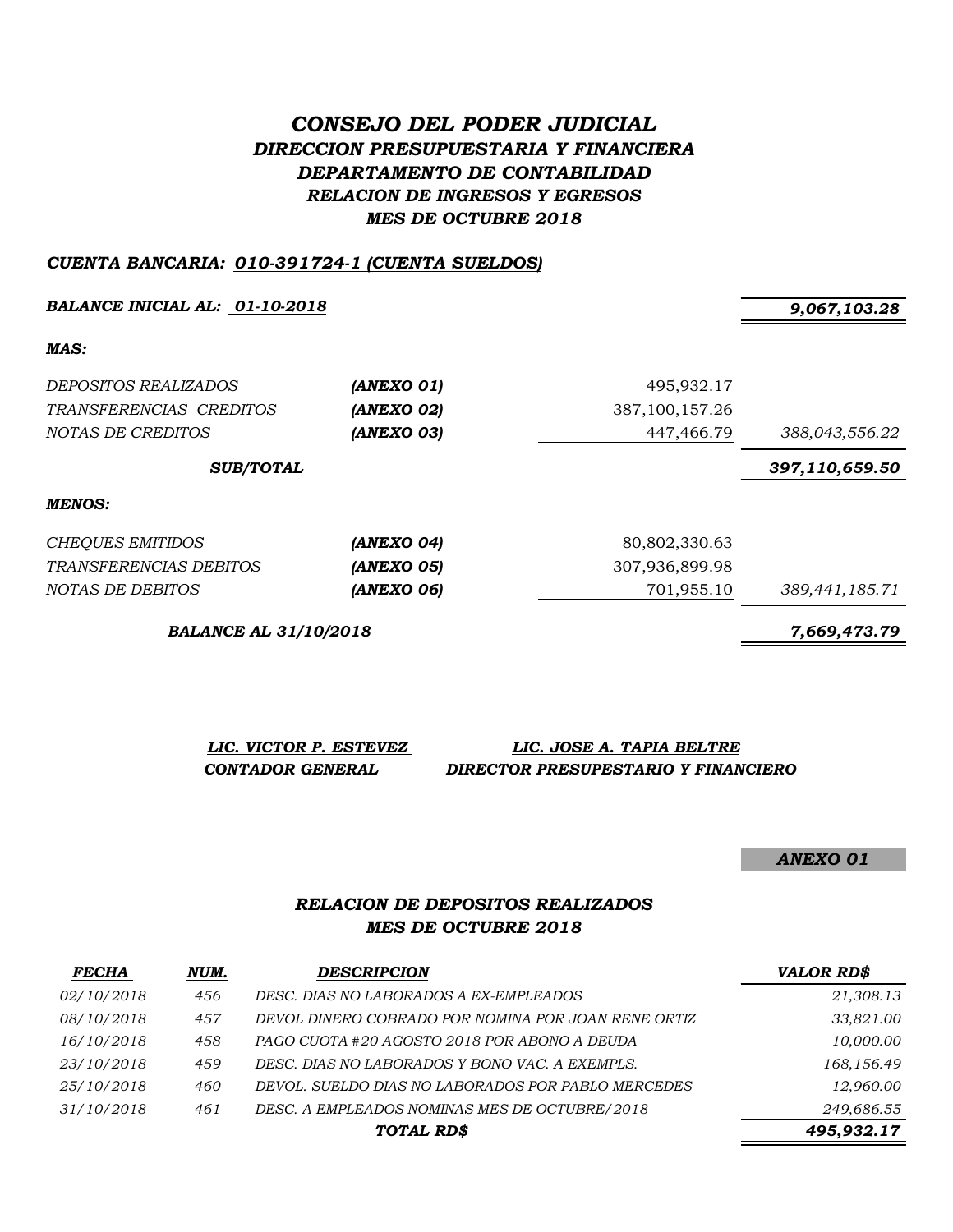## *ANEXO 02*

### *RELACION DE TRANSFERENCIAS CREDITOS MES DE OCTUBRE 2018*

| <i>FECHA</i>      | NUM. | <b>DESCRIPCION</b>                                | <b>VALOR RD\$</b> |
|-------------------|------|---------------------------------------------------|-------------------|
| <i>02/10/2018</i> | 149  | TRANSF. DE FONDO REEMB SUELDOS EMPLS COOPNASEJU   | 142,820.26        |
| 19/10/2018        | 150  | TRANSF. DE FONDO DE LA CTA. PAGO SUELDOS          | 386,814,516.74    |
| 30/10/2018        | 151  | TRASNF. DE FONDO REEMB. SUELDOS EMPLS COOPNASEJU. | 142,820.26        |
|                   |      | TOTAL RD\$                                        | 387,100,157.26    |
|                   |      |                                                   |                   |

*ANEXO 03*

## *RELACION NOTAS DE CREDITOS MES DE OCTUBRE 2018*

| <b>FECHA</b> | NUM. | <b>DESCRIPCION</b>                                 | <b>VALOR RD\$</b> |
|--------------|------|----------------------------------------------------|-------------------|
| 08/10/2018   | 1089 | REINTEGRO CHO119102                                | 1,734.63          |
| 22/10/2018   | 1090 | REINTEGRO CHQ119858                                | 1,003.03          |
| 22/10/2018   | 1091 | REINTEGRO CHO119773                                | 4,033.83          |
| 22/10/2018   | 1092 | REINTEGRO CHO119775                                | 6,018.18          |
| 31/10/2018   | 1097 | REINTEGRO CHO116644                                | 6,018.18          |
| 31/10/2018   | 1098 | REINTEGRO CHO119797                                | 6,018.18          |
| 31/10/2018   | 1099 | REINTEGRO CHO116568                                | 5,408.67          |
| 31/10/2018   | 1100 | REINTEGRO CHO116564                                | 3,555.33          |
| 31/10/2018   | 1101 | REINTEGRO CHO119968                                | 3,333.33          |
| 31/10/2018   | 1093 | EMPLEADOS EXCL. NOMINA ELECTRONICA OCTUBRE/2018    | 292,199.42        |
| 31/10/2018   | 1094 | MILITARES EXCL. NOMINA ELECTRONICA OCTUBRE/2018.   | 87,100.01         |
| 31/10/2018   | 1095 | PERSONAL PROGRAMA DE PASANTIA OCTUBRE/2018.        | 18,600.00         |
| 31/10/2018   | 1096 | RETENCION EMPL EXCL. NOM BONO VACACIONAL OCT/2018. | 12,444.00         |
|              |      | TOTAL RD\$                                         | 447,466.79        |

*ANEXO 04*

## *RELACION DE CHEQUES EMITIDOS MES DE OCTUBRE 2018*

| <b>FECHA</b> | NUM.   | <i><b>BENEFICIARIO</b></i>     | <b>VALOR RDS</b> |
|--------------|--------|--------------------------------|------------------|
| 12/10/2018   | 119605 | COLECTOR DE IMPUESTOS INTERNOS | 115.414.30       |
| 15/10/2018   | 119606 | LUZ D. COLON                   | 9,425.69         |
| 15/10/2018   | 119607 | NATALIE M. CALDERON LOPEZ      | 9,103.74         |
| 15/10/2018   | 119608 | ILEEN M. CONCEPCION RICHARDSON | 4,965.67         |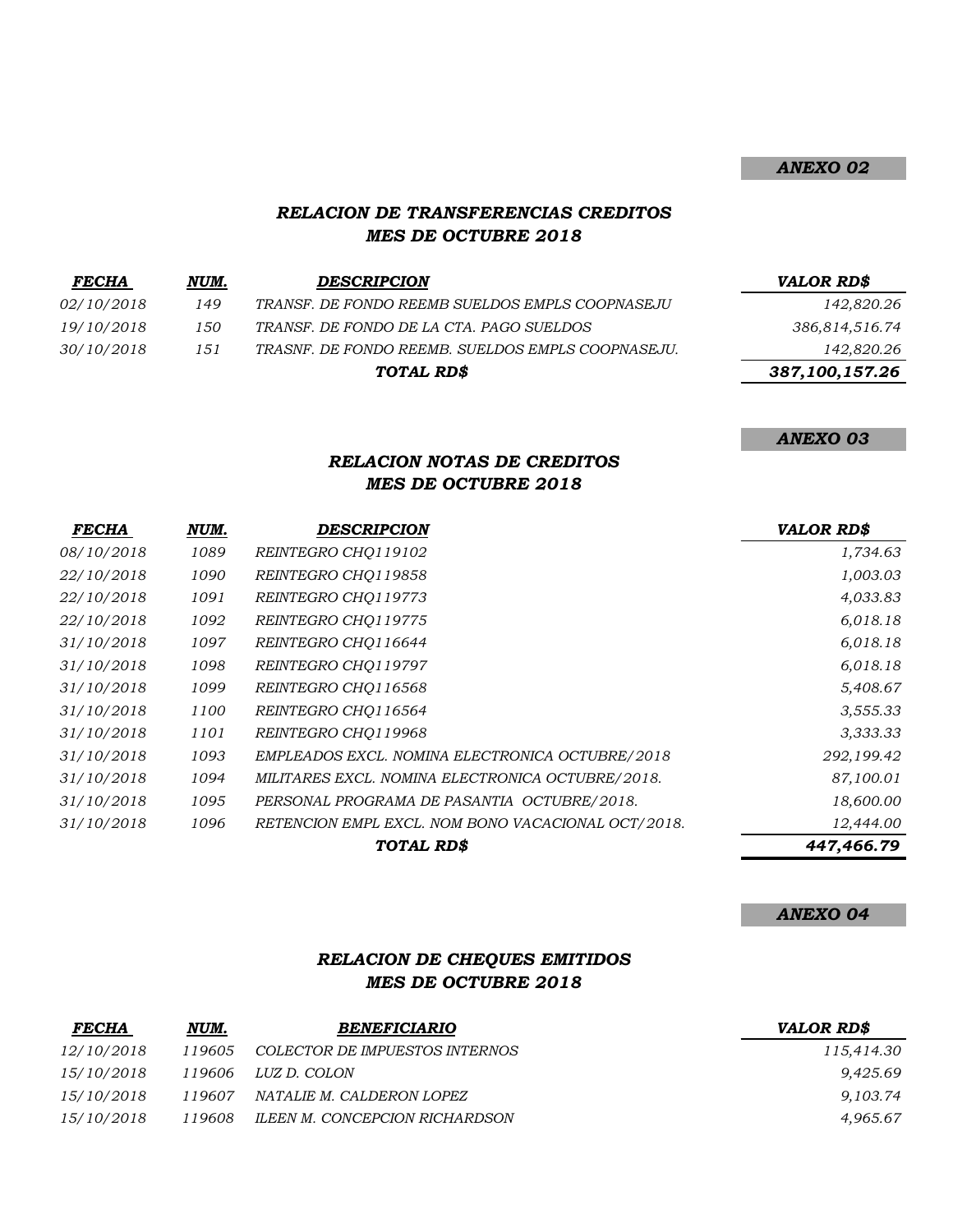| 15/10/2018 | 119609 | ALAN R. ENCARNACION RAMON         | 23,862.02  |
|------------|--------|-----------------------------------|------------|
| 15/10/2018 | 119610 | ORLANDO J. BELTRE SERRANO         | 23,862.02  |
| 15/10/2018 | 119611 | <b>MARIBEL MARTINEZ VERAS</b>     | 5,456.98   |
| 15/10/2018 | 119612 | JOSE N. ESTEVEZ RODRIGUEZ         | 18,716.67  |
| 15/10/2018 | 119613 | MAIRENY VEGA CRUZ                 | 6,104.23   |
| 15/10/2018 | 119614 | <b>MELINA SARANTE ANGELES</b>     | 21,096.94  |
| 15/10/2018 | 119615 | ELLIN J. CORDERO TEJADA           | 16,315.56  |
| 15/10/2018 | 119616 | ROSA MA. PAREDES CALCAÑO          | 69,341.13  |
| 15/10/2018 | 119617 | THELMA V. REYES GARCIA            | 28,552.23  |
| 15/10/2018 | 119618 | BADIA A. WEHBE GUZMAN             | 4,078.89   |
| 15/10/2018 | 119619 | CAROLINA ESTEVEZ BAEZ             | 6,893.58   |
| 15/10/2018 | 119620 | KATHERINE K FLORES ROSARIO        | 13,361.40  |
| 15/10/2018 | 119621 | ISA R. RONDON POLANCO             | 12,236.67  |
| 15/10/2018 | 119622 | YOSELYN MOLA                      | 14,882.67  |
| 15/10/2018 | 119623 | ROSSY E. CONTIN NUÑEZ             | 21,096.94  |
| 15/10/2018 | 119624 | ADELIN C. MERCADO RODRIGUEZ       | 6,104.23   |
| 15/10/2018 | 119625 | JULIO C. FERNANDEZ RODRIGUEZ      | 6,104.23   |
| 15/10/2018 | 119626 | ADALGISA M. TEJADA DE AZA         | 48,600.00  |
| 15/10/2018 | 119627 | CARMEN LOPEZ MEREJO               | 20,394.46  |
| 15/10/2018 | 119628 | PABLO ALB. MERCEDES SUAREZ        | 87,103.35  |
| 15/10/2018 | 119629 | YIRALDY ALT. HERNANDEZ GONZALEZ   | 36,710.01  |
| 15/10/2018 | 119630 | DENNY SANCHEZ GUZMAN              | 10,452.79  |
| 15/10/2018 | 119631 | CARMEN M. ALONZO MARTE            | 48,600.00  |
| 15/10/2018 | 119632 | FRANCISCO TORRES DE LA CRUZ       | 48,600.00  |
| 15/10/2018 | 119633 | YOMAIRY SERRA BRAZOBAN            | 25,694.25  |
| 15/10/2018 | 119634 | <b>ESAIRY REYES HENRIQUEZ</b>     | 17,652.54  |
| 15/10/2018 | 119635 | FRANCISCO ALB. ANTIGUA PORTUHONDO | 48,600.00  |
| 15/10/2018 | 119636 | LUISA M. VILLAFAÑA ESCAÑO         | 8,157.78   |
| 15/10/2018 | 119637 | RUTH M. GONZALEZ DE LOS SANTOS    | 3,240.00   |
| 15/10/2018 | 119638 | ROSARIO DEL C. CRUZ LANTIGUA      | 140,013.41 |
| 15/10/2018 | 119639 | LELIS Y. GUEVARA MEDINA           | 81,577.84  |
| 15/10/2018 | 119640 | EDIS Y. RODRIGUEZ MUÑOZ           | 24,473.34  |
| 15/10/2018 | 119641 | EUDOCIO FERRERAS MEDINA           | 13,798.89  |
| 15/10/2018 | 119642 | CLARO TRINIDAD SANTANA            | 10,558.89  |
| 15/10/2018 | 119643 | WILSON J. SIERRA FERRERAS         | 4,078.89   |
| 15/10/2018 | 119644 | DANIELA DEL P. GUERRERO LAGARES   | 73,420.06  |
| 15/10/2018 | 119645 | RUTH E. BRIOSO DE LEON            | 4,078.89   |
| 15/10/2018 | 119646 | DENISSE E. DE LOS SANTOS FIGUEREO | 6,472.60   |
| 15/10/2018 | 119647 | <b>JEISON ROSARIO MORENO</b>      | 6,893.58   |
| 15/10/2018 | 119648 | ANA A. HENRIQUEZ GUZMAN           | 28,552.23  |
| 15/10/2018 | 119649 | ALEYDA FRANCO TEJADA              | 48,600.00  |
| 15/10/2018 | 119650 | CESAR ANT. FRANCO PEÑA            | 8,157.78   |
| 15/10/2018 | 119651 | PURA M. LOPEZ CRUZ                | 3,240.00   |
| 15/10/2018 | 119652 | WANDA Y. VARGAS PERALTA           | 48,600.00  |
| 15/10/2018 | 119653 | MAYRELYS SANTOS ESPINOSA          | 6,893.58   |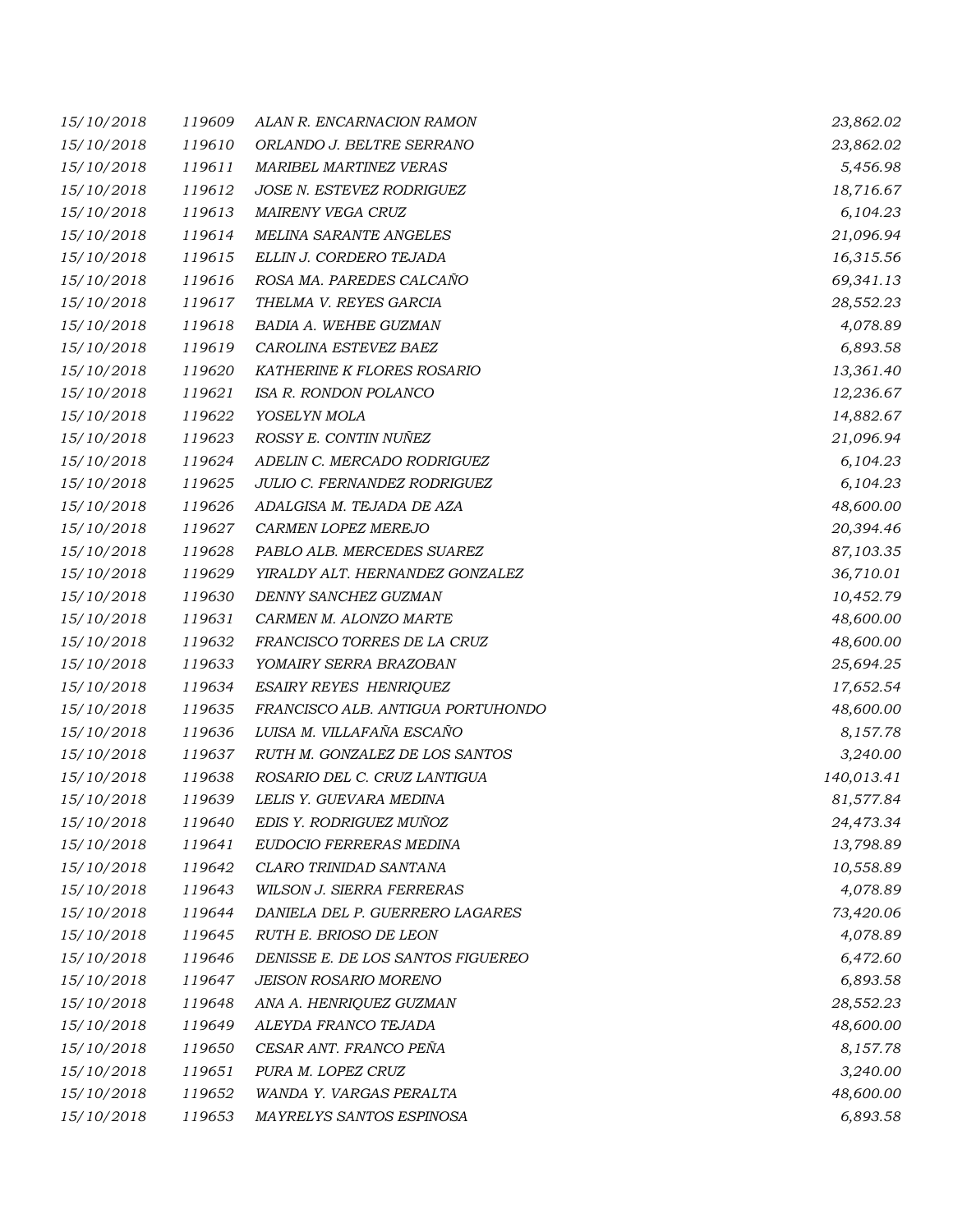| 15/10/2018 | 119654 | CANDIDA DE LA C. GARCIA TEJEDA    | 5,456.98     |
|------------|--------|-----------------------------------|--------------|
| 15/10/2018 | 119655 | WILLIANS ML. MATOS NUÑEZ          | 6,893.58     |
| 15/10/2018 | 119656 | CARMEN I. OZUNA FRANCO            | 7,702.06     |
| 15/10/2018 | 119657 | MICHAEL RIJO ALVAREZ              | 6,893.58     |
| 15/10/2018 | 119658 | CRISTAL M. MERCEDES BENITEZ       | 14,413.85    |
| 15/10/2018 | 119659 | MARIA E. DEL ROSARIO E. DE VALDEZ | 14,882.67    |
| 15/10/2018 | 119660 | JANET C. TEJADA COLON             | 33,822.07    |
| 15/10/2018 | 119661 | WELVIN O. MONTILLA ECHAVARRIA     | 41,552.84    |
| 15/10/2018 | 119662 | MABELYN F. BERNARD ORTIZ          | 28,024.01    |
| 15/10/2018 | 119663 | ANTHONY A. RODRIGUEZ PAULINO      | 8,697.11     |
| 15/10/2018 | 119664 | YULEIDY ALVAREZ GERONIMO          | 16,427.87    |
| 15/10/2018 | 119665 | ROSA M. JOAQUIN SANCHEZ           | 4,831.73     |
| 15/10/2018 | 119666 | VANESSA I. BATISTA                | 33,822.07    |
| 15/10/2018 | 119667 | TIOLA PIMENTEL RAMIREZ            | 5,456.98     |
| 15/10/2018 | 119668 | ROSAURA CAPELLAN CASTILLO         | 6,620.90     |
| 15/10/2018 | 119669 | AMAURIS A. PEÑA GARCIA            | 61,183.40    |
| 15/10/2018 | 119670 | PEDRO P. GARCIA VASQUEZ           | 24,473.36    |
| 15/10/2018 | 119671 | REYNALDO E. CAMACHO GUZMAN        | 19,035.08    |
| 15/10/2018 | 119672 | MARGARITA DE LOS S. REYES PAULINO | 36,710.01    |
| 15/10/2018 | 119673 | KATHERIN SEVERINO DE LA CRUZ      | 13,763.24    |
| 15/10/2018 | 119674 | ROSSEMARY HENRIQUEZ LEYBA         | 9,103.74     |
| 15/10/2018 | 119675 | OSCAR MOQUETE CUEVAS              | 12,236.68    |
| 15/10/2018 | 119676 | VIALSY Y. RIVERA AQUINO           | 24,000.75    |
| 15/10/2018 | 119677 | YOKARY I. GAUTREAUX DE LA CRUZ    | 4,078.89     |
| 15/10/2018 | 119678 | ELENA LAMOUTH PEREZ               | 5,456.98     |
| 15/10/2018 | 119679 | SARA MARTE MARTINEZ               | 4,078.89     |
| 15/10/2018 | 119680 | ROSA E. ALMONTE R. DE VENTURA     | 21,956.67    |
| 15/10/2018 | 119681 | MARIA E. ESTEVEZ MEJIA            | 6,480.00     |
| 15/10/2018 | 119682 | <b>HECTOR F. MARTINEZ</b>         | 16,315.56    |
| 15/10/2018 | 119683 | ABRAHAM GARCIA                    | 4,078.89     |
| 15/10/2018 | 119684 | HAROLIN CASTILLO FRANCISCO        | 8,235.45     |
| 16/10/2018 | 119685 | COLECTOR DE IMPUESTOS INTERNOS    | 197.25       |
| 17/10/2018 | 119686 | PATRICIA PAULINO CUELLO           | 1,410,393.60 |
| 17/10/2018 | 119687 | FRANMY J. CORDERO MARTE           | 10,087.00    |
| 17/10/2018 | 119688 | CESAR O. BETANCES COLON           | 10,087.00    |
| 17/10/2018 | 119689 | YESICA A. SUAREZ HILARIO          | 25,923.34    |
| 17/10/2018 | 119690 | JAYSON M. PEGUERO REYES           | 31,698.34    |
| 17/10/2018 | 119691 | LAURA V. LITHGOW ESPEJO           | 16,724.33    |
| 17/10/2018 | 119692 | MARIANO GERMAN MEJIA              | 296,917.13   |
| 17/10/2018 | 119693 | FRANCISCO ANT. JEREZ MENA         | 289,531.64   |
| 17/10/2018 | 119694 | JOSE A. CRUCETA ALMANZAR          | 282,092.24   |
| 17/10/2018 | 119695 | EDGARDO HERNANDEZ MEJIA           | 237,211.06   |
| 17/10/2018 | 119696 | ROBERT C. PLACENCIA ALVAREZ       | 286,362.74   |
| 17/10/2018 | 119697 | SARA I. HENRIQUEZ MARIN           | 231,805.64   |
| 17/10/2018 | 119698 | ARIEL A. VOLQUEZ MATOS            | 8,788.27     |
|            |        |                                   |              |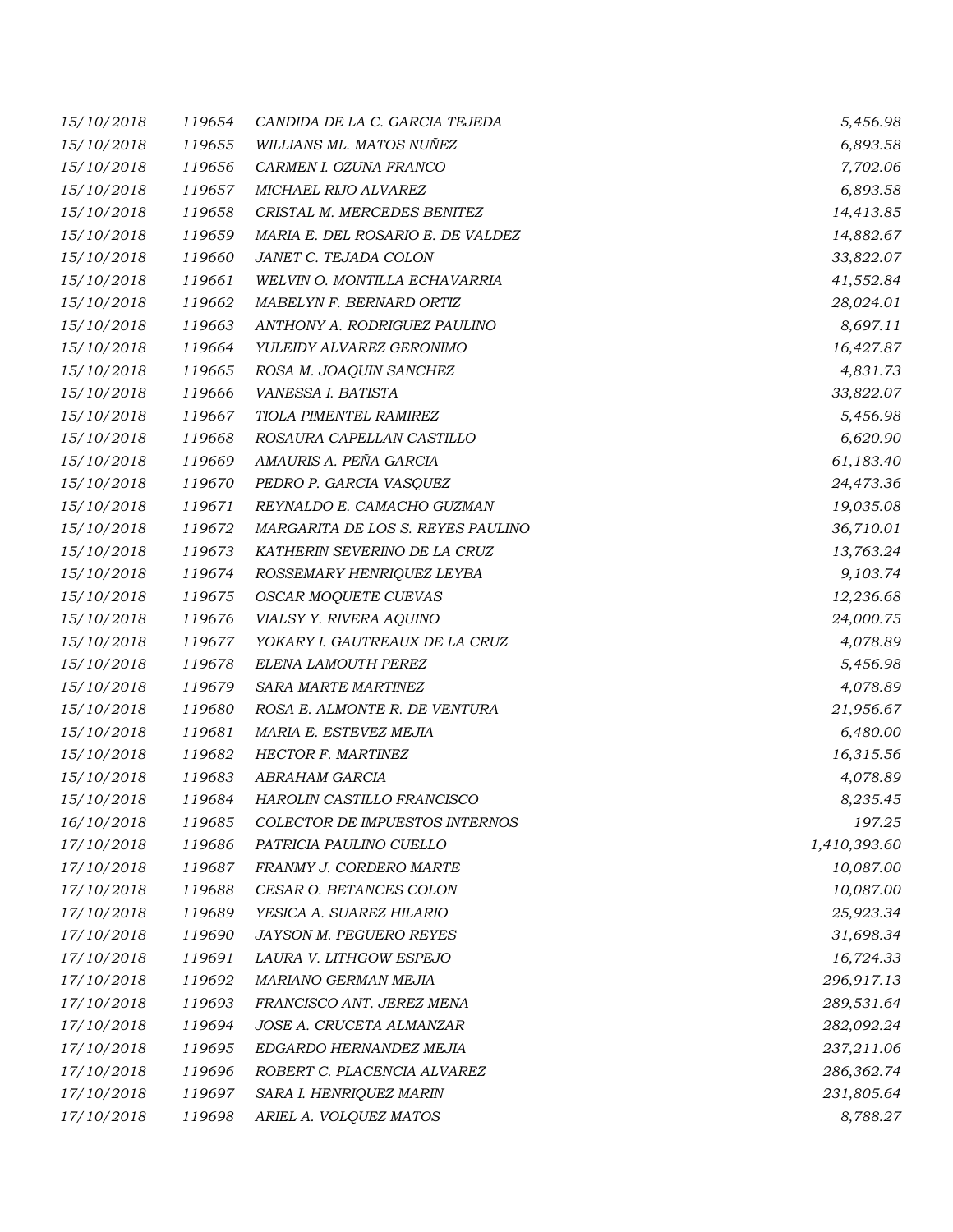| 17/10/2018 | 119699 | GLORIA A. QUERO CABRERA              | 8,667.32  |
|------------|--------|--------------------------------------|-----------|
| 17/10/2018 | 119700 | NORA A. SOSA MARTINEZ                | 7,363.48  |
| 17/10/2018 | 119701 | SONIA CORADIN                        | 6,018.18  |
| 17/10/2018 | 119702 | CARLOS FLORES DE JESUS               | 19,903.10 |
| 17/10/2018 | 119703 | LILIAN M. DIAZ GIL                   | 7,682.27  |
| 17/10/2018 | 119704 | LOURDES M. LORA MEJIA                | 24,152.04 |
| 17/10/2018 | 119705 | ROSA REYNOSO                         | 6,018.18  |
| 17/10/2018 | 119706 | SENOVIA ARIAS                        | 6,018.18  |
| 17/10/2018 | 119707 | RAMONA DIAZ                          | 6,018.18  |
| 17/10/2018 | 119708 | MARIA M. PIMENTEL FABIAN             | 6,018.18  |
| 17/10/2018 | 119709 | LUZ DEL C. MONTANO                   | 6,018.18  |
| 17/10/2018 | 119710 | ELIGIA DE LA CRUZ                    | 4,979.47  |
| 17/10/2018 | 119711 | OLGA M. ROSARIO V.                   | 2,967.70  |
| 17/10/2018 | 119712 | <b>IRIS RODRIGUEZ P.</b>             | 6,018.18  |
| 17/10/2018 | 119713 | ANA FCA. FELIZ SANCHEZ               | 6,018.18  |
| 17/10/2018 | 119714 | ALTAGRACIA A. RODRIGUEZ VICTORIA     | 6,018.18  |
| 17/10/2018 | 119715 | MILTA ANT. RODRIGUEZ SANTOS          | 6,018.18  |
| 17/10/2018 | 119716 | OLGA E. DIAZ DIAZ                    | 6,018.18  |
| 17/10/2018 | 119717 | JOSEFA R. BLANCO                     | 6,018.18  |
| 17/10/2018 | 119718 | MARIA DEL R. CUELLO PARADIS          | 18,787.33 |
| 17/10/2018 | 119719 | MELBA FCA. HENRIQUEZ GUZMAN          | 6,018.18  |
| 17/10/2018 | 119720 | ESTHER M. AMOR PEÑA                  | 6,018.18  |
| 17/10/2018 | 119721 | FRANCIA C. MARTINEZ DRULLARD         | 21,441.25 |
| 17/10/2018 | 119722 | AMELIA DEL ORBE PEÑA                 | 3,054.30  |
| 17/10/2018 | 119723 | <b>BIENVENIDA BELLIARD</b>           | 36,119.77 |
| 17/10/2018 | 119724 | PACO PEREZ REYES                     | 6,018.18  |
| 17/10/2018 | 119725 | ROSA J. DE LOS SANTOS G.             | 6,018.18  |
| 17/10/2018 | 119726 | CARMEN L. PERALTA CASTELLANOS        | 6,018.18  |
| 17/10/2018 | 119727 | FIDIAS GONZALEZ VICIOSO              | 5,418.18  |
| 17/10/2018 | 119728 | ISABEL E. DE LOS SANTOS GOMEZ        | 6,018.18  |
| 17/10/2018 | 119729 | LUIS E. MOREL POUERIE                | 36,642.28 |
| 17/10/2018 | 119730 | YOLANDA E. DE WINDT DE GAUTREAU      | 12,993.40 |
| 17/10/2018 | 119731 | SENAIDA A. ALVAREZ PEREZ             | 6,018.18  |
| 17/10/2018 | 119732 | YDALIA PORTORREAL                    | 6,018.18  |
| 17/10/2018 | 119733 | MARTA N. MONTAS RAMIREZ              | 4,787.18  |
| 17/10/2018 | 119734 | HILDA CARRASCO PEREZ                 | 6,018.18  |
| 17/10/2018 | 119735 | LUZ M. DEL CARMEN RODRIGUEZ GAUTREAU | 6,018.18  |
| 17/10/2018 | 119736 | CRISTINO RODRIGUEZ                   | 6,018.18  |
| 17/10/2018 | 119737 | MAXIMO S. ROSARIO RODRIGUEZ          | 6,018.18  |
| 17/10/2018 | 119738 | RAFAEL CONTRERAS CONTRERAS           | 6,018.18  |
| 17/10/2018 | 119739 | VIRGINIA SUERO ESPINAL               | 3,253.94  |
| 17/10/2018 | 119740 | JOSEFA A. CUESTA DE MAÑON            | 6,929.81  |
| 17/10/2018 | 119741 | ANA M. BAUTISTA                      | 6,018.18  |
| 17/10/2018 | 119742 | MIRELLA DE LA ROSA DOMINGUEZ         | 6,018.18  |
| 17/10/2018 | 119743 | DORA H. STERLING VAZQUEZ             | 6,018.18  |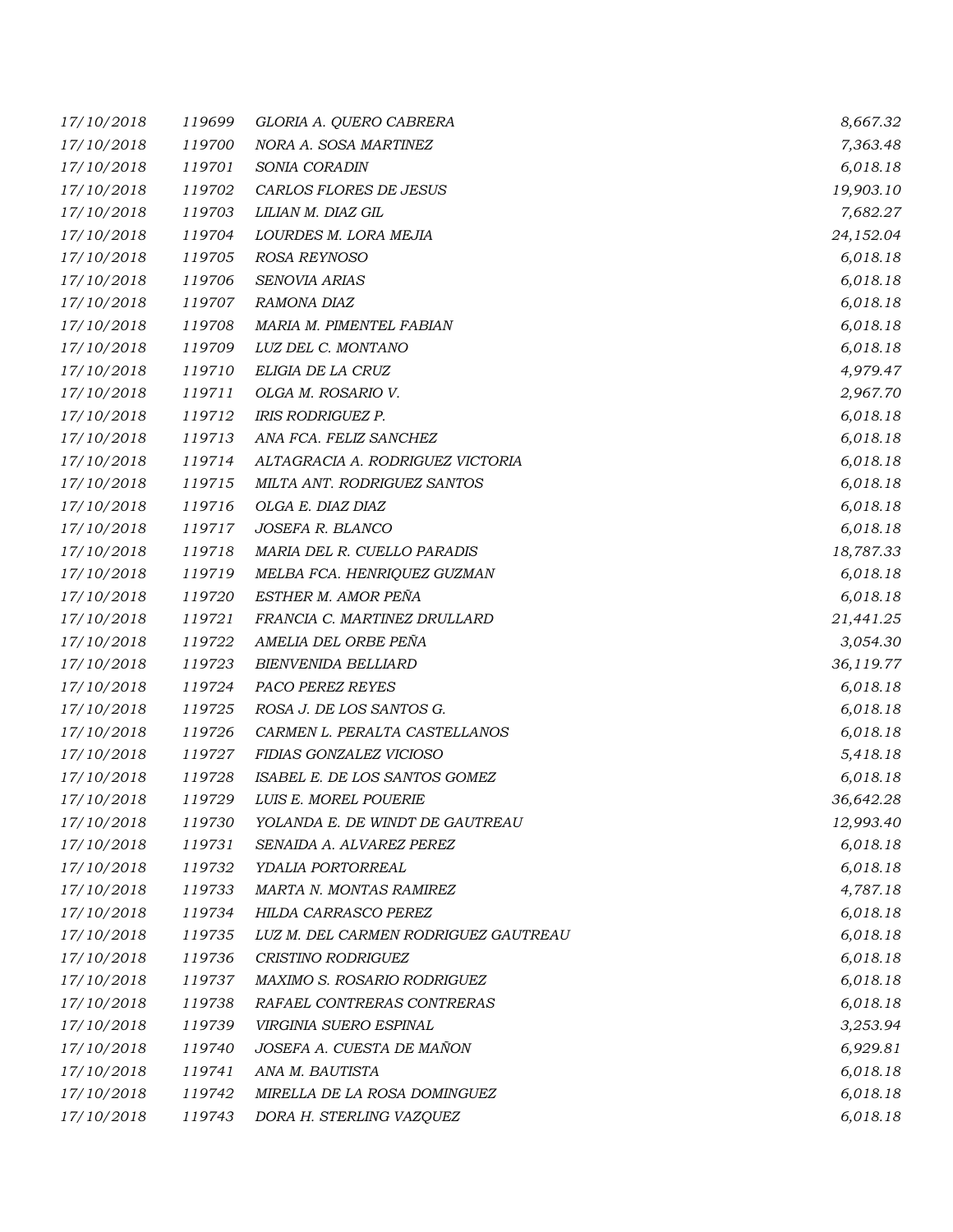| 17/10/2018 | 119744 | JOSEFINA SUAZO ABREU                 | 32,621.32 |
|------------|--------|--------------------------------------|-----------|
| 17/10/2018 | 119745 | ALTAGRACIA A. GIL NOBLE              | 6,018.18  |
| 17/10/2018 | 119746 | RAFAELA DE JS. PEÑA LORA             | 4,259.81  |
| 17/10/2018 | 119747 | <b>LEON FLORES</b>                   | 32,440.83 |
| 17/10/2018 | 119748 | MARIA A. PAULINO MARTE               | 6,018.18  |
| 17/10/2018 | 119749 | CESAR A. VALLEJO NICOLAS             | 3,967.57  |
| 17/10/2018 | 119750 | LUCIA M. REYES PEREZ                 | 17,301.77 |
| 17/10/2018 | 119751 | <b>MERCEDES HIRALDO</b>              | 6,018.18  |
| 17/10/2018 | 119752 | RAMONA FLORES DE MATOS               | 4,968.18  |
| 17/10/2018 | 119753 | ELOISA NUÑEZ DE GONZALEZ             | 11,519.20 |
| 17/10/2018 | 119754 | MIREYA CAPELLAN A.                   | 6,018.18  |
| 17/10/2018 | 119755 | LUZ DEL C. SANCHEZ CALDERON          | 6,018.18  |
| 17/10/2018 | 119756 | <b>INES MDES. REYES CABRERA</b>      | 6,018.18  |
| 17/10/2018 | 119757 | SILVESTRE COCO                       | 4,688.81  |
| 17/10/2018 | 119758 | ELISA VIVIECA                        | 6,018.18  |
| 17/10/2018 | 119759 | TERESA MORA DE LA ROSA               | 6,018.18  |
| 17/10/2018 | 119760 | PEDRO A. FERNANDEZ SALCEDO           | 37,938.19 |
| 17/10/2018 | 119761 | RAFAEL A. RODRIGUEZ GONZALEZ         | 29,053.05 |
| 17/10/2018 | 119762 | AFRICA E. SANTOS GUZMAN              | 6,018.18  |
| 17/10/2018 | 119763 | MILEDYS S. SOSA R.                   | 27,533.27 |
| 17/10/2018 | 119764 | MARCIANA ALT. RAMIREZ CORONA         | 17,774.12 |
| 17/10/2018 | 119765 | DAYSI R. VASQUEZ CRUZ                | 6,018.18  |
| 17/10/2018 | 119766 | CARMEN DE LOS A. LUCIANO GARCIA      | 4,278.10  |
| 17/10/2018 | 119767 | NEREYDA E. JAQUEZ LOZANO             | 6,018.18  |
| 17/10/2018 | 119768 | CARMEN L. SANTOS PIMENTEL            | 6,018.18  |
| 17/10/2018 | 119769 | AMERICA G. ESPINAL HUED              | 6,018.18  |
| 17/10/2018 | 119770 | RAMON ANT. CARABALLO ABREU           | 6,018.18  |
| 17/10/2018 | 119771 | CARLOS D. GARCIA GARCIA              | 6,018.18  |
| 17/10/2018 | 119772 | DULCE M. ESTEVEZ                     | 6,018.18  |
| 17/10/2018 | 119773 | MARIA DE LA C. CANELA CANELA         | 4,033.83  |
| 17/10/2018 | 119774 | MARIA G. DALMASI LORA                | 6,018.18  |
| 17/10/2018 | 119775 | CARMEN L. EDUARDO ICIANO             | 6,018.18  |
| 17/10/2018 | 119776 | CARMEN Y. COSME GUTIERREZ            | 3,498.67  |
| 17/10/2018 | 119777 | FRANCISCA R. PEREZ PEÑA              | 6,018.18  |
| 17/10/2018 | 119778 | ADRIANO GONZALEZ PANTALEON           | 4,004.88  |
| 17/10/2018 | 119779 | ANA J. LOPEZ GERMOSEN                | 6,018.18  |
| 17/10/2018 | 119780 | ROSAURA JULIA JIMENEZ DAJER DE LOPEZ | 26,372.75 |
| 17/10/2018 | 119781 | RAMONA DE JESUS ROSARIO              | 6,018.18  |
| 17/10/2018 | 119782 | <b>AGUSTINA MARTE</b>                | 5,734.18  |
| 17/10/2018 | 119783 | EURIPIDES A. GARCIA GARCIA           | 36,436.81 |
| 17/10/2018 | 119784 | GENOVEVA I. ROSARIO                  | 6,018.18  |
| 17/10/2018 | 119785 | MARIA A. HONRADO BADIA               | 6,018.18  |
| 17/10/2018 | 119786 | MARIA ALT. RAMOS GARCIA              | 6,018.18  |
| 17/10/2018 | 119787 | JUAN ANT. SANCHEZ VILLA              | 3,763.09  |
| 17/10/2018 | 119788 | RAMONA JIMENEZ LIZARDO               | 6,018.18  |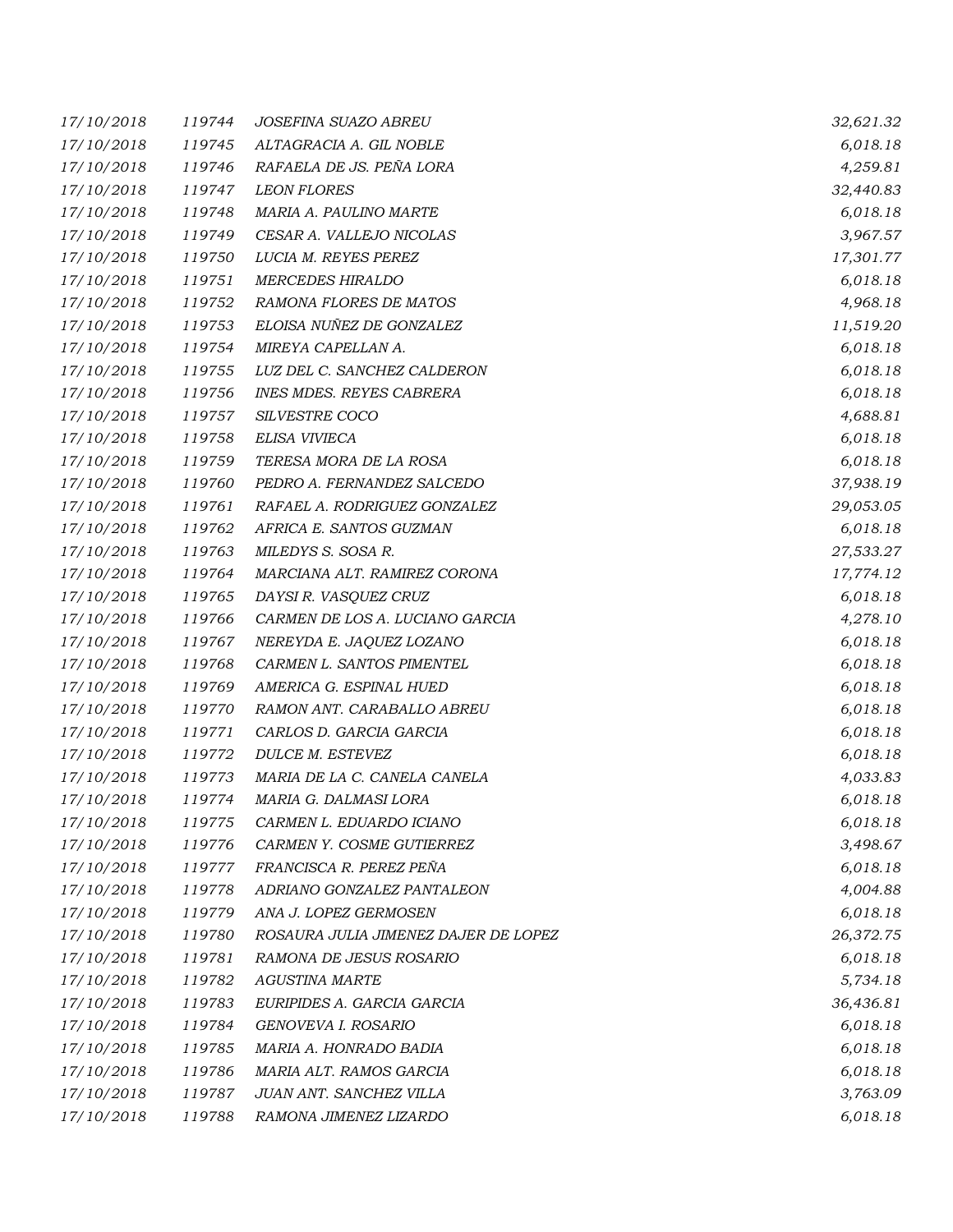| 17/10/2018 | 119789 | JOSEFA ALT. MEJIA MIESES       | 6,018.18  |
|------------|--------|--------------------------------|-----------|
| 17/10/2018 | 119790 | ROSA PAREDES GARCIA            | 6,018.18  |
| 17/10/2018 | 119791 | <b>GUARIONEX BRITO TAVERAS</b> | 6,018.18  |
| 17/10/2018 | 119792 | PEDRO HERNANDEZ CRUCEY         | 6,018.18  |
| 17/10/2018 | 119793 | JUANA TRAVIESO VASQUEZ         | 6,018.18  |
| 17/10/2018 | 119794 | AMELIA VALDEZ M.               | 6,018.18  |
| 17/10/2018 | 119795 | VALENTIN SUAREZ G.             | 6,018.18  |
| 17/10/2018 | 119796 | CAROLINA A. VICTORIA           | 6,018.18  |
| 17/10/2018 | 119797 | FRANCISCA A. TEJADA            | 6,018.18  |
| 17/10/2018 | 119798 | LOURDES M. NUÑEZ ROSARIO       | 6,018.18  |
| 17/10/2018 | 119799 | JOSE P. FLORES M.              | 9,998.46  |
| 17/10/2018 | 119800 | GREGORIO ARIAS CARRASCO        | 21,709.26 |
| 17/10/2018 | 119801 | DAVID A. FELIZ FELIZ           | 6,018.18  |
| 17/10/2018 | 119802 | MERCEDES SEGURA CUEVAS         | 3,225.82  |
| 17/10/2018 | 119803 | NERY MEDINA DIAZ               | 3,618.18  |
| 17/10/2018 | 119804 | MIGUELINA PEÑA MENDEZ          | 3,410.13  |
| 17/10/2018 | 119805 | DOMINGO GUZMAN MORETA FELIZ    | 3,009.09  |
| 17/10/2018 | 119806 | RICHARDIN DE J. DOTEL          | 7,490.44  |
| 17/10/2018 | 119807 | EUDES M. ENCARNACION FELIZ     | 6,018.18  |
| 17/10/2018 | 119808 | NEREIDA FLORIAN SANTANA        | 6,018.18  |
| 17/10/2018 | 119809 | ROSAURA FERRERAS FERRERAS      | 6,018.18  |
| 17/10/2018 | 119810 | <b>NURIS M. NOVAS MATOS</b>    | 3,356.15  |
| 17/10/2018 | 119811 | MIGUEL MEDINA PEREZ            | 12,252.15 |
| 17/10/2018 | 119812 | LIVIO G. RIVAS                 | 6,018.18  |
| 17/10/2018 | 119813 | BIENVENIDA VELOZ               | 6,018.18  |
| 17/10/2018 | 119814 | EUGENIA PEREZ SANTANA          | 5,592.46  |
| 17/10/2018 | 119815 | PEDRO REYES MEDINA             | 3,298.14  |
| 17/10/2018 | 119816 | FELICIA CUEVAS CARVAJAL        | 3,696.13  |
| 17/10/2018 | 119817 | VICTOR R. CONCEPCION ROMERO    | 6,018.18  |
| 17/10/2018 | 119818 | ADELFA A. HERRERA TERRERO      | 6,018.18  |
| 17/10/2018 | 119819 | SENEO MONTERO MONTAS           | 2,949.48  |
| 17/10/2018 | 119820 | XIOMARA A. MONTERO JIMENEZ     | 5,534.11  |
| 17/10/2018 | 119821 | RAMON A. MORETA                | 5,618.18  |
| 17/10/2018 | 119822 | SIMONA FAMILIA ZABALA          | 3,520.17  |
| 17/10/2018 | 119823 | VENECIA RUIZ MATEO             | 5,518.18  |
| 17/10/2018 | 119824 | AUGUSTO E. OVIEDO PEÑA         | 7,123.54  |
| 17/10/2018 | 119825 | ANERTA ALT. RODRIGUEZ          | 30,716.32 |
| 17/10/2018 | 119826 | RAMON A. GUTIERREZ GARCIA      | 6,018.18  |
| 17/10/2018 | 119827 | JUAN DE LA C. TEJEDA ACOSTA    | 10,020.54 |
| 17/10/2018 | 119828 | JUANA LUCIA A. SANCHEZ G.      | 6,018.18  |
| 17/10/2018 | 119829 | ANTHIA M. REYES JIMENEZ        | 5,085.24  |
| 17/10/2018 | 119830 | MANUEL E. SOSA CRUZ            | 5,518.18  |
| 17/10/2018 | 119831 | DANIEL MEDINA BELLIARD         | 6,018.18  |
| 17/10/2018 | 119832 | LUCILA NUÑEZ CASTRO            | 6,018.18  |
| 17/10/2018 | 119833 | ANA M. BAEZ ROSARIO            | 6,018.18  |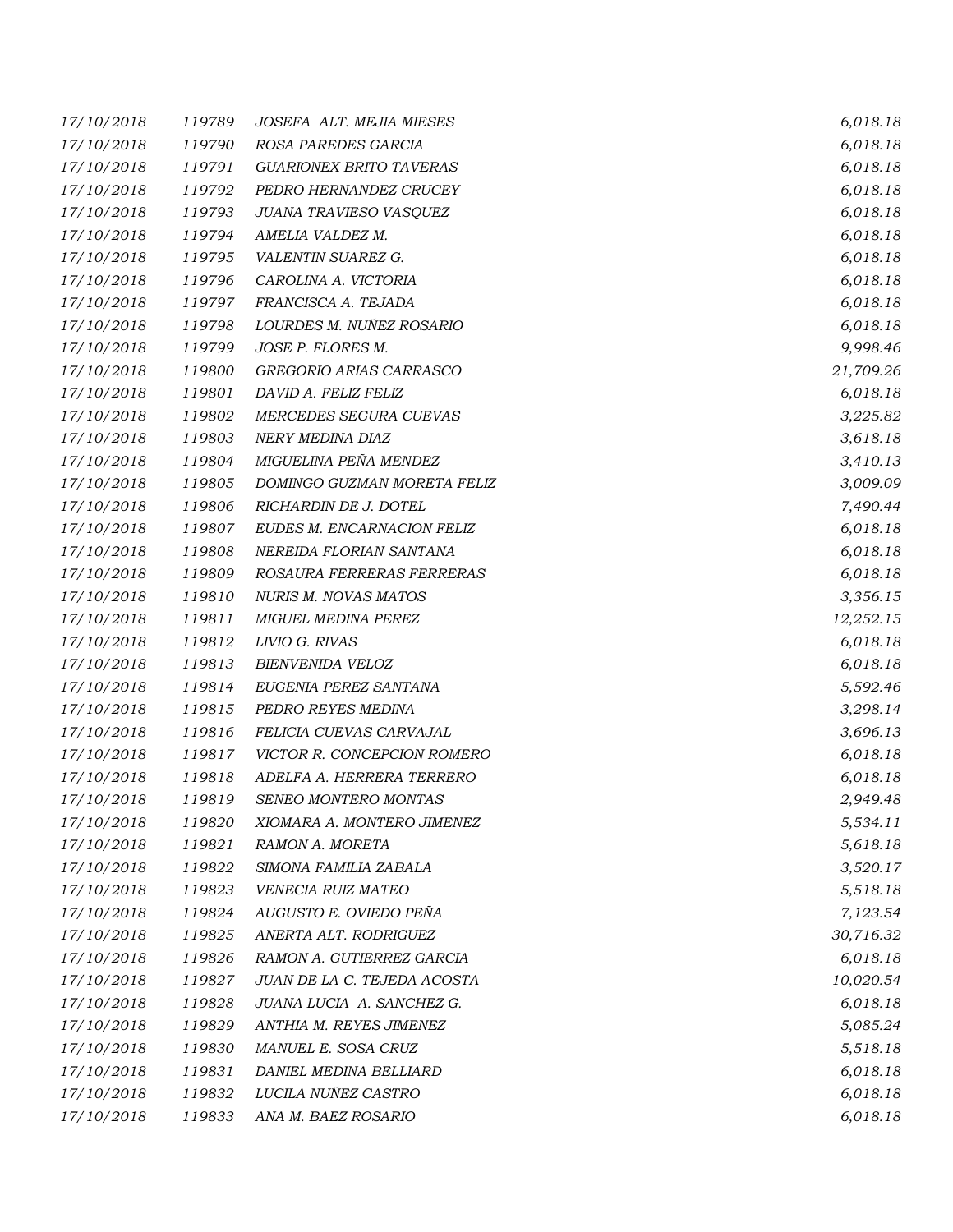| 17/10/2018 | 119834 | <i>RAMONA REYES CARRASCO</i>             | 6,018.18   |
|------------|--------|------------------------------------------|------------|
| 17/10/2018 | 119835 | ELBA H. VARGAS FRIAS                     | 6,018.18   |
| 17/10/2018 | 119836 | EVARISTO JIMENEZ FIGUEREO                | 10,720.63  |
| 17/10/2018 | 119837 | GUARINA E. MERCEDES HERNANDEZ FERDINARD  | 6,018.18   |
| 17/10/2018 | 119838 | ENEIDA DOMINGUEZ                         | 6,018.18   |
| 17/10/2018 | 119839 | JOSEFINA GURIDIS POZO                    | 6,018.18   |
| 17/10/2018 | 119840 | LUIS J. BOURGET FROMETA                  | 38,387.50  |
| 17/10/2018 | 119841 | RUTH MONTALVO FRANCISCO                  | 29,497.03  |
| 17/10/2018 | 119842 | ROSARIO N. ARIAS GERMAN                  | 6,018.18   |
| 17/10/2018 | 119843 | ELIDA E. SANCHEZ NINA                    | 16,855.44  |
| 17/10/2018 | 119844 | ALTAGRACIA M. PLACENCIO FORTUNA          | 6,018.18   |
| 17/10/2018 | 119845 | ARGENTINA ORTIZ PERDOMO                  | 1,976.96   |
| 17/10/2018 | 119846 | CARMELA MATOS TEJEDA                     | 6,018.18   |
| 17/10/2018 | 119847 | MARIA SEVERINO DE LEON                   | 6,018.18   |
| 17/10/2018 | 119848 | <b>JULIANA PINEDA</b>                    | 6,018.18   |
| 17/10/2018 | 119849 | MARITZA MEJIA DUVERGE                    | 5,418.18   |
| 17/10/2018 | 119850 | <b>JOSEFA REYES APONTE</b>               | 6,018.18   |
| 17/10/2018 | 119851 | CARMEN MA. MORALES MORALES               | 5,518.18   |
| 17/10/2018 | 119852 | <b>JULIA ARRIAGA PONTIER</b>             | 5,718.18   |
| 17/10/2018 | 119853 | HILDA L. LAMARCHE UBIERA                 | 3,159.48   |
| 17/10/2018 | 119854 | EDELMIRA RAMIREZ DE ESPINAL              | 6,018.18   |
| 17/10/2018 | 119855 | LUCINDA ESPINAL                          | 5,834.18   |
| 17/10/2018 | 119856 | CARMEN A. CASADO MARTINEZ                | 6,018.18   |
| 17/10/2018 | 119857 | JUANA JIMENEZ E.                         | 6,018.18   |
| 17/10/2018 | 119858 | FELIX R. CUEVAS RUFINO                   | 1,003.03   |
| 17/10/2018 | 119859 | <b>JULIO H. HERRERA MATOS</b>            | 1,103.33   |
| 17/10/2018 | 119860 | MANUEL A. LEMONIER JIMENEZ               | 495.88     |
| 17/10/2018 | 119861 | INES JOSE G.                             | 922.18     |
| 17/10/2018 | 119862 | MARIA DE LA C. CANELA CANELA             | 4,033.83   |
| 17/10/2018 | 119863 | CARMEN L. EDUARDO ICIANO                 | 6,018.18   |
| 17/10/2018 | 119864 | FELIX R. CUEVAS RUFINO                   | 1,103.33   |
| 19/10/2018 | 119865 | CONSEJO DEL PODER JUDICIAL               | 11,994.00  |
| 19/10/2018 | 119866 | CONSEJO DEL PODER JUDICIAL               | 3,675.00   |
| 19/10/2018 | 119867 | <b>INSTITUTO DE AUXILIOS Y VIVIENDAS</b> | 175.00     |
| 19/10/2018 | 119868 | FONDO DE PENSIONES Y JUBILACIONES        | 95,868.49  |
| 19/10/2018 | 119869 | COOPNASEJU                               | 151,365.27 |
| 19/10/2018 | 119870 | CONSEJO DEL PODER JUDICIAL               | 1,050.00   |
| 19/10/2018 | 119871 | COOPNASEJU                               | 64,168.00  |
| 19/10/2018 | 119872 | CONSEJO DEL PODER JUDICIAL               | 77,416.98  |
| 22/10/2018 | 119873 | JEISY L. REYES TEJADA                    | 39,317.02  |
| 22/10/2018 | 119874 | PATRICIA PAULINO CUELLO                  | 61,631.84  |
| 22/10/2018 | 119875 | KARLA M. HERNANDEZ AQUINO                | 18,555.00  |
| 22/10/2018 | 119876 | BELKIS OGANDO ENCARNACION                | 1,257.78   |
| 22/10/2018 | 119877 | WILLY N. RODRIGUEZ GOMEZ                 | 8,151.50   |
| 22/10/2018 | 119878 | COOPNASEJU                               | 96,030.34  |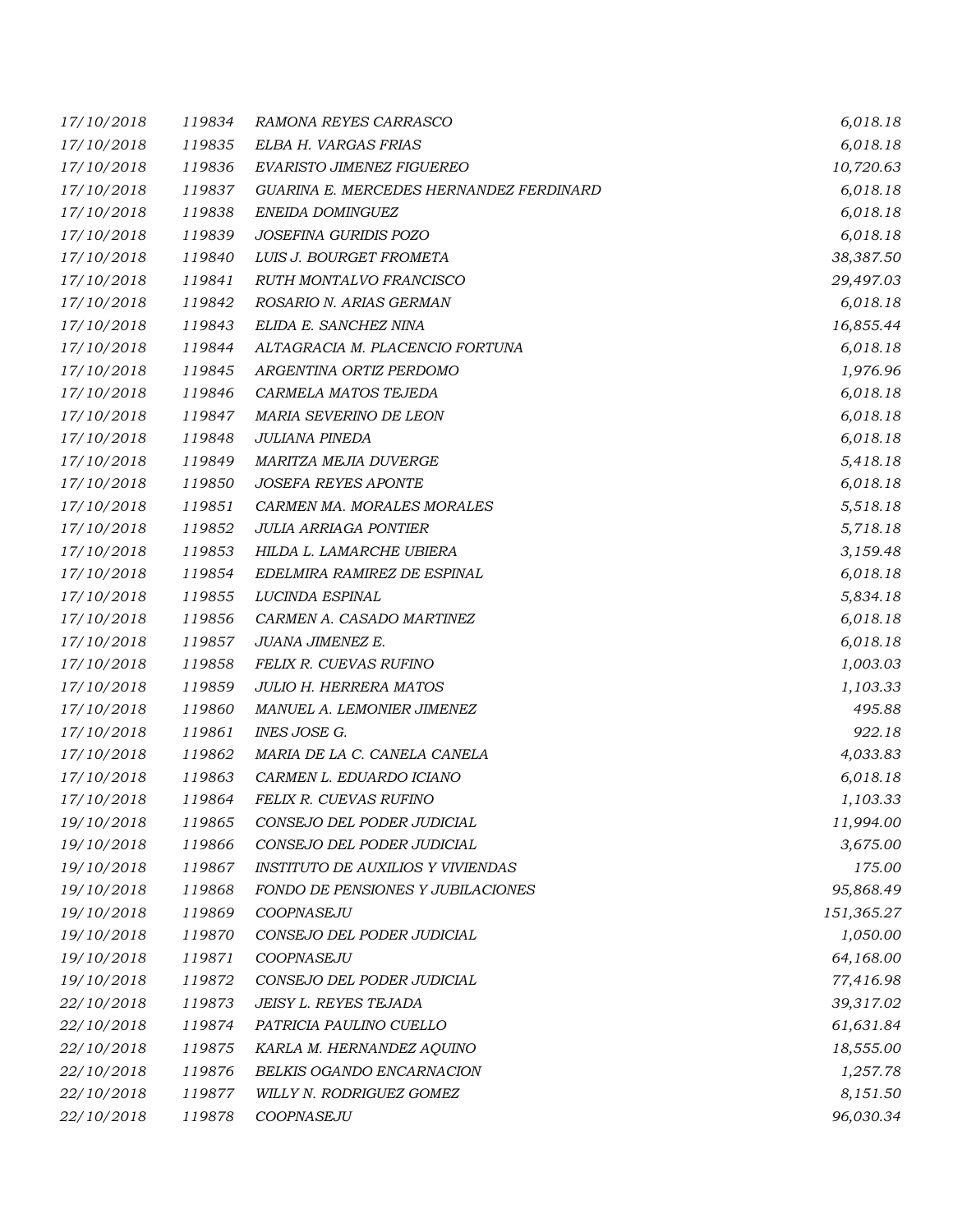| 22/10/2018 | 119879 | CONSEJO DEL PODER JUDICIAL     | 34,211.97  |
|------------|--------|--------------------------------|------------|
| 22/10/2018 | 119880 | CONSEJO DEL PODER JUDICIAL     | 157,272.56 |
| 22/10/2018 | 119881 | JUNIOR GARCIA VICTORIA         | 10,783.00  |
| 22/10/2018 | 119882 | AURA M. MARTE ASTACIO          | 2,464.00   |
| 22/10/2018 | 119883 | CESAR ESTRELLA SURIEL          | 20,875.33  |
| 22/10/2018 | 119884 | GINA M. SILVERIO RODRIGUEZ     | 27,674.00  |
| 22/10/2018 | 119885 | INDIRA N. GARCIA VARGAS        | 3,129.38   |
| 22/10/2018 | 119886 | NELSIN A. SIMONS PEREZ         | 18,677.66  |
| 22/10/2018 | 119887 | ANYELYS M. PEREZ MERCEDES      | 6,550.00   |
| 22/10/2018 | 119888 | NAOMY A. DIPLAN ARIAS          | 23,556.67  |
| 22/10/2018 | 119889 | MADELIN LOPEZ POLANCO          | 12,750.67  |
| 22/10/2018 | 119890 | MARIA Y. CONTRERAS MATEO       | 1,310.00   |
| 22/10/2018 | 119891 | FREILYN J. CABRERA CHAVEZ      | 11,951.33  |
| 22/10/2018 | 119892 | JULEISY A. MELENDEZ BATISTA    | 4,302.20   |
| 22/10/2018 | 119893 | VANESSA A. MARTINEZ GUERRERO   | 2,223.67   |
| 22/10/2018 | 119894 | <b>ISMAEL HERNANDEZ APNTE</b>  | 4,891.47   |
| 22/10/2018 | 119895 | ELENOYRIS D. VASQUEZ VARELA    | 12,873.33  |
| 22/10/2018 | 119896 | MARIA ALT. RODRIGUEZ YNOA      | 5,496.10   |
| 22/10/2018 | 119897 | ELOISA CAPUTO RODRIGUEZ        | 2,223.67   |
| 22/10/2018 | 119898 | COOPNASEJU                     | 147,343.93 |
| 22/10/2018 | 119899 | CONSEJO DEL PODER JUDICIAL     | 14,000.00  |
| 22/10/2018 | 119900 | CONSEJO DEL PODER JUDICIAL     | 10,883.93  |
| 24/10/2018 | 119901 | ELIZABETH MARTE LIRIO          | 97,200.00  |
| 24/10/2018 | 119902 | FRANCIA Y. CLASE CLASE         | 81,577.85  |
| 24/10/2018 | 119903 | FABIOLA FLORENTINO ROJAS       | 14,897.02  |
| 24/10/2018 | 119904 | YOJANNY M. FERNANDEZ GOMEZ     | 655.40     |
| 25/10/2018 | 119905 | FERY L. LUCIANO VIOLA          | 2,300.00   |
| 25/10/2018 | 119906 | ALBERTO J. ESCAÑO MUÑOZ        | 2,300.00   |
| 25/10/2018 | 119907 | ESTEPHANIE NINA MATOS          | 2,300.00   |
| 25/10/2018 | 119908 | EDWIN R. GOMEZ BATISTA         | 2,300.00   |
| 25/10/2018 | 119909 | ISMAEL MEDINA DOMINGUEZ        | 2,300.00   |
| 25/10/2018 | 119910 | KATIUSCA PIANTINI GAVINO       | 3,000.00   |
| 25/10/2018 | 119911 | RAFAEL O. GERALDO CELADO       | 2,800.00   |
| 26/10/2018 | 119912 | FRANCISCO ANT. JEREZ MENA      | 309,823.54 |
| 29/10/2018 | 119913 | HAROLD A. LEMBERT MERCADO      | 35,552.00  |
| 29/10/2018 | 119914 | MARIA T. SANTOS DE SANCHEZ     | 12,691.89  |
| 29/10/2018 | 119915 | JOSE G. ACEVEDO MARTINEZ       | 12,604.00  |
| 29/10/2018 | 119916 | NAOMY A. ROJAS COLON           | 10,304.46  |
| 29/10/2018 | 119917 | RANDY G. ROSARIO MORA          | 26,818.00  |
| 29/10/2018 | 119918 | CHANTAL N. BADIA VASQUEZ       | 49,031.35  |
| 29/10/2018 | 119919 | PAOLA DISLA JIMENEZ            | 49,031.35  |
| 29/10/2018 | 119920 | ELIZABETH DEL C. CARELA GARCIA | 49,031.35  |
| 29/10/2018 | 119921 | CALEB DE LOS SANTOS MONCION    | 52,328.81  |
| 29/10/2018 | 119922 | MARIANNI ROSARIO RODRIGUEZ     | 12,234.85  |
| 29/10/2018 | 119923 | FIOR PERALTA MOYA              | 13,688.00  |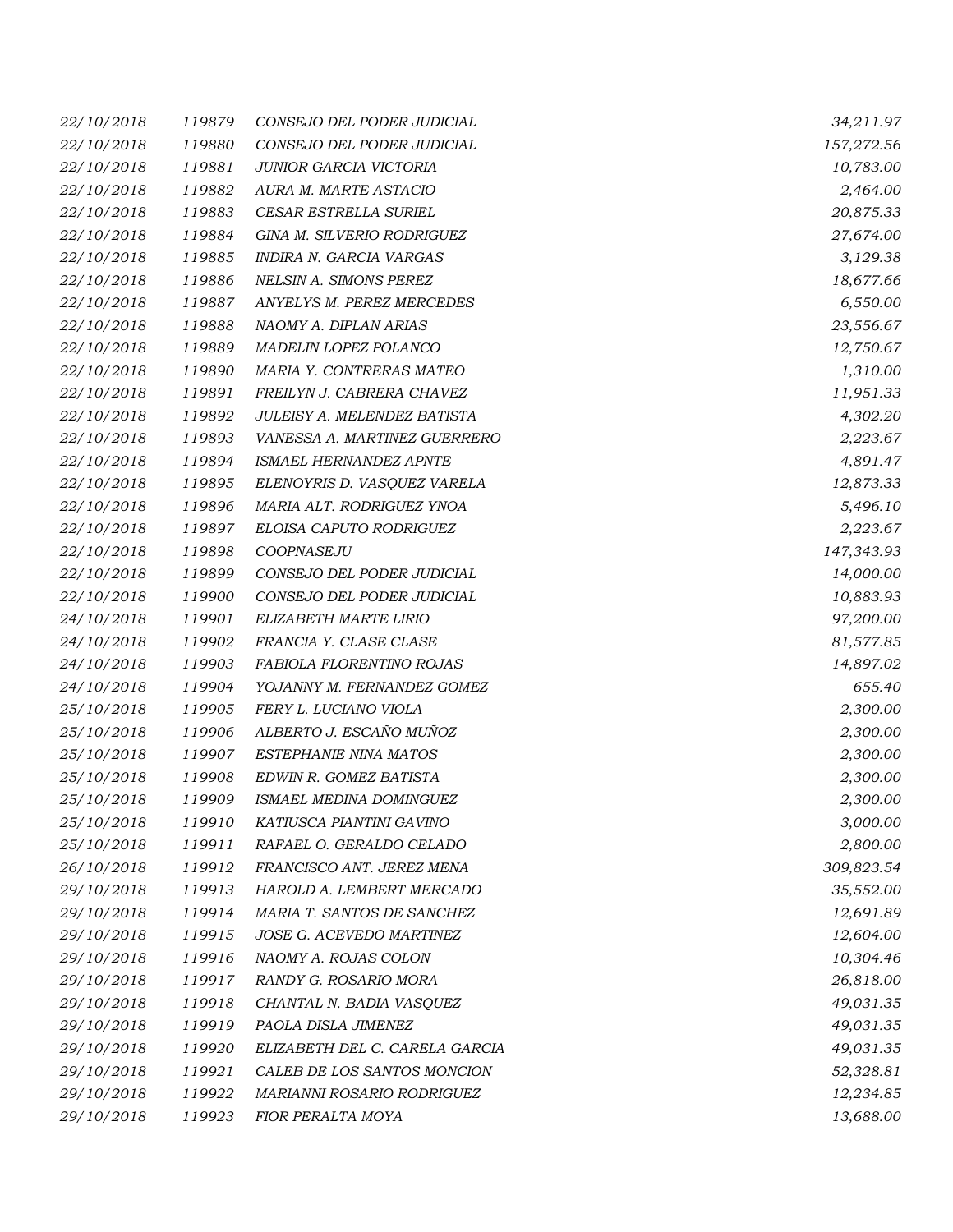| 29/10/2018 | 119924 | MANOLO MEJIA CUSTODIO                    | 16,920.00 |
|------------|--------|------------------------------------------|-----------|
| 29/10/2018 | 119925 | TILZA L. ARES GOMEZ                      | 68,423.96 |
| 29/10/2018 | 119926 | NORMA C. BAEZ ABREU                      | 24,912.00 |
| 29/10/2018 | 119927 | ELIZABETH DEL C. ALMANZAR ACOSTA         | 24,912.00 |
| 29/10/2018 | 119928 | JOHANNY DE LA CRUZ                       | 14,417.91 |
| 29/10/2018 | 119929 | RADHAIZA MORETA VENTURA                  | 8,732.04  |
| 29/10/2018 | 119930 | DAVID ANT. GARCIA TIFA                   | 6,980.63  |
| 29/10/2018 | 119931 | WENIT Y. MONTERO MONTERO                 | 9,237.01  |
| 29/10/2018 | 119932 | FREILYN J. CABRERA CHAVEZ                | 7,491.99  |
| 29/10/2018 | 119933 | ANDREINA M. MORAN CARABALLO              | 12,691.89 |
| 29/10/2018 | 119934 | GILDANIA M. ESTEVEZ ALCANTARA            | 14,903.51 |
| 29/10/2018 | 119935 | RAMON ANT. ESPINAL TORRES                | 12,535.28 |
| 29/10/2018 | 119936 | CRISLEYDI RAMIREZ ORTEGA                 | 14,796.00 |
| 29/10/2018 | 119937 | IVAN A. GERMAN PEÑA                      | 8,767.19  |
| 29/10/2018 | 119938 | JIRENE PEÑA ACOSTA                       | 11,624.42 |
| 29/10/2018 | 119939 | SOLSIREX ROSARIO HEREDIA                 | 9,604.55  |
| 29/10/2018 | 119940 | ELOISA CAPUTO RODRIGUEZ                  | 31,964.00 |
| 29/10/2018 | 119941 | FRANMY J. CORDERO MARTE                  | 12,052.00 |
| 29/10/2018 | 119942 | CESAR O. BETANCES COLON                  | 12,052.00 |
| 29/10/2018 | 119943 | ALDAUCY NUÑEZ CRUZ                       | 12,052.00 |
| 29/10/2018 | 119944 | <b>HILDA HERNANDEZ</b>                   | 14,672.00 |
| 29/10/2018 | 119945 | FRANCINA LANTIGUA DE LA CRUZ             | 13,340.67 |
| 29/10/2018 | 119946 | GERLEN A. YAPOR COLON                    | 14,628.66 |
| 29/10/2018 | 119947 | ISAAC E. DE JESUS ACOSTA                 | 12,487.34 |
| 29/10/2018 | 119948 | ROMER R. RUIZ FELIZ                      | 29,088.00 |
| 29/10/2018 | 119949 | LAURA M. BUENO TEJADA                    | 6,264.73  |
| 29/10/2018 | 119950 | RAFAEL FRIAS DE LOS SANTOS               | 24,600.00 |
| 29/10/2018 | 119951 | WENDY E. VALDEZ CASTILLO                 | 7,929.85  |
| 29/10/2018 | 119952 | AURA M. MARTE ASTACIO                    | 34,104.00 |
| 29/10/2018 | 119953 | YERAL ALVAREZ                            | 18,866.24 |
| 29/10/2018 | 119954 | YOUEL R. BERAS MARTINEZ                  | 7,266.35  |
| 29/10/2018 | 119955 | <b>EDWIN POUERIET ROSARIO</b>            | 28,739.00 |
| 29/10/2018 | 119956 | RAUL A. REYNOSO ALVAREZ                  | 28,163.72 |
| 29/10/2018 | 119957 | TONY DE LA CRUZ DEL ROSARIO              | 10,266.12 |
| 29/10/2018 | 119958 | LILIAN R. LORENZO QUEVEDO                | 41,208.00 |
| 29/10/2018 | 119959 | ESMEILIN A. DE LA CRUZ MEJIA             | 26,576.00 |
| 29/10/2018 | 119960 | EUDY CLAUDIO PEÑA                        | 26,576.00 |
| 29/10/2018 | 119961 | JUNIOR J. FABIAN SEGARRA                 | 26,576.00 |
| 29/10/2018 | 119962 | DENISSE E. FELIZ SENCION                 | 13,110.56 |
| 29/10/2018 | 119963 | MANUEL A. KOOLMAN GERMAN                 | 24,912.00 |
| 29/10/2018 | 119964 | YENNIFFER M. PEÑA                        | 19,237.29 |
| 29/10/2018 | 119965 | <b>INSTITUTO DE AUXILIOS Y VIVIENDAS</b> | 800.00    |
| 29/10/2018 | 119966 | FONDO DE PENSIONES Y JUBILACIONES        | 26,743.28 |
| 29/10/2018 | 119967 | CONSEJO DEL PODER JUDICIAL               | 13,371.65 |
| 29/10/2018 | 119968 | SGTO. RAMON VICENTE GUIMENEZ             | 3,333.33  |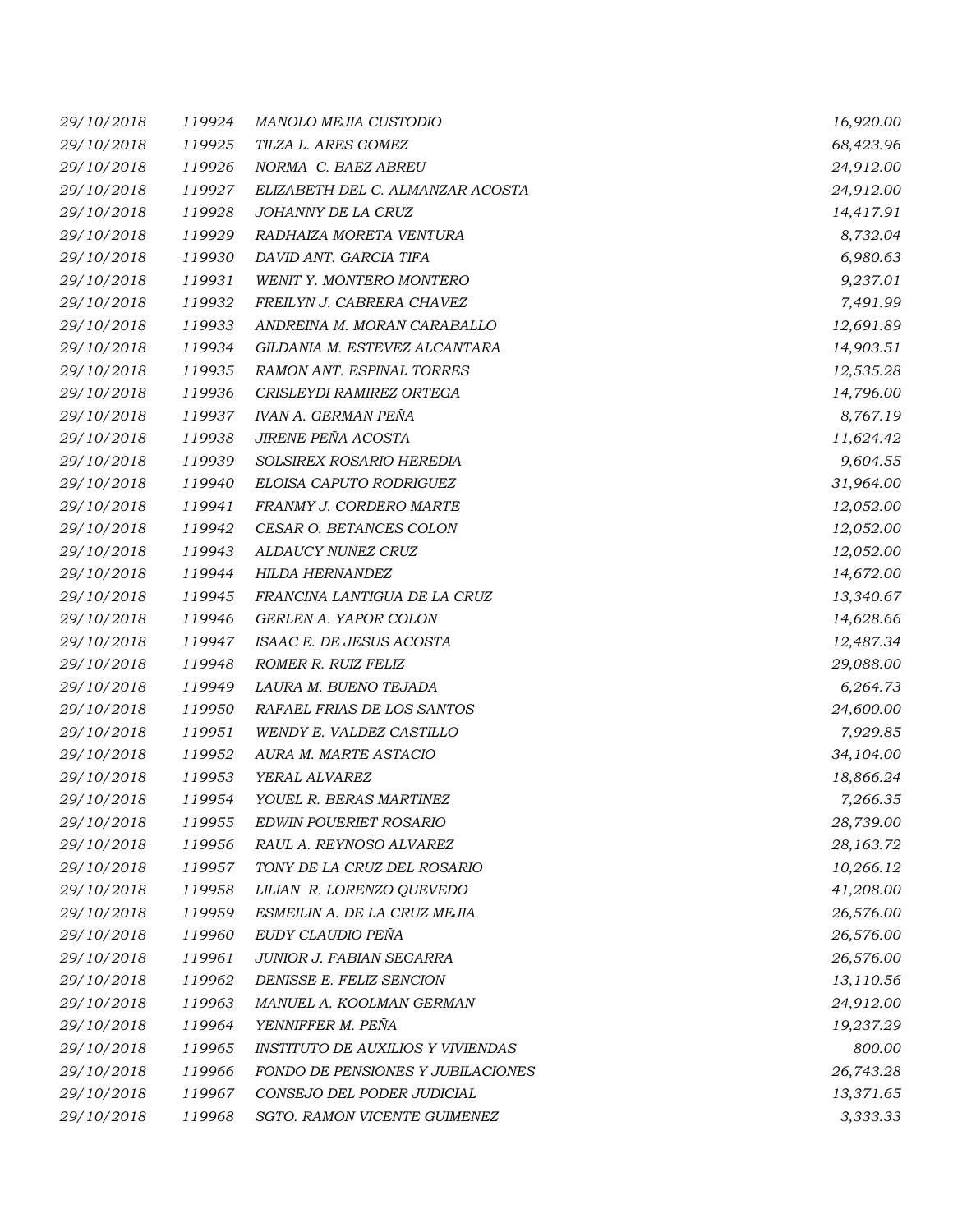| 29/10/2018 | 119969 | SGTO. MR. JAVIER GOMERA             | 2,133.33   |
|------------|--------|-------------------------------------|------------|
| 29/10/2018 | 119970 | 2DO. TTE. HENRY GERMOSEN SANTOS     | 3,800.00   |
| 29/10/2018 | 119971 | RASO FRANCISCO E. MEDINA CUEVAS     | 3,466.67   |
| 29/10/2018 | 119972 | SGTO. MR. ARAMIS RODRIGUEZ SIERRA   | 3,600.00   |
| 29/10/2018 | 119973 | SGTO. MR. BETANIA M. VERAS SOLANO   | 3,666.67   |
| 29/10/2018 | 119974 | CABO JOSE G. MARTE                  | 3,466.67   |
| 29/10/2018 | 119975 | SGTO. RAMON VICENTE GUIMENEZ        | 3,333.33   |
| 30/10/2018 | 119976 | ROSMERY A. ROMERO FAMILIA           | 21,259.60  |
| 30/10/2018 | 119977 | LEYDI D. MEDINA                     | 9,663.45   |
| 30/10/2018 | 119978 | MARIBEL MARTINEZ VERAS              | 5,953.07   |
| 30/10/2018 | 119979 | MERY C. MATTA HILARIO               | 48,946.71  |
| 30/10/2018 | 119980 | NELSON B. DE LA ROSA PAULINO        | 77,498.96  |
| 30/10/2018 | 119981 | <b>BADIA A. WEHBE GUZMAN</b>        | 61,183.39  |
| 30/10/2018 | 119982 | FRANCIA Y. CLASE CLASE              | 48,946.71  |
| 30/10/2018 | 119983 | JOSE N. ESTEVEZ RODRIGUEZ           | 8,157.78   |
| 30/10/2018 | 119984 | SENIA MONTERO ALVAREZ               | 11,397.78  |
| 30/10/2018 | 119985 | MAIRENY VEGA CRUZ                   | 6,659.17   |
| 30/10/2018 | 119986 | <b>MELINA SARANTE ANGELES</b>       | 8,438.77   |
| 30/10/2018 | 119987 | CANDIDA OLIVO                       | 32,631.12  |
| 30/10/2018 | 119988 | LUIS N. GOMEZ GIL                   | 93,814.52  |
| 30/10/2018 | 119989 | ROSA MA. PAREDES CALCAÑO            | 53,025.57  |
| 30/10/2018 | 119990 | ELIZABETH MARTE LIRIO               | 51,840.00  |
| 30/10/2018 | 119991 | ELLIN J. CORDERO TEJADA             | 53,025.61  |
| 30/10/2018 | 119992 | LIDIA A. PUIG FRANCISCO             | 28,552.23  |
| 30/10/2018 | 119993 | MIGUELINA D. CRESPO DIAZ            | 40,788.90  |
| 30/10/2018 | 119994 | CAROLINA ESTEVEZ BAEZ               | 7,520.27   |
| 30/10/2018 | 119995 | ANA R. DE LEON GUZMAN               | 100,440.00 |
| 30/10/2018 | 119996 | KATHERINE K FLORES ROSARIO          | 8,438.77   |
| 30/10/2018 | 119997 | LORENZO A. VARGAS CRUZ              | 91,297.85  |
| 30/10/2018 | 119998 | MILTON C. MONTES POLANCO            | 20,394.45  |
| 30/10/2018 | 119999 | <b>JENNY DE JESUS ESPINOSA</b>      | 8,773.65   |
| 30/10/2018 | 120000 | BERNARDINA PEÑA JIMENEZ             | 4,078.89   |
| 30/10/2018 | 120001 | ODE M. CANELA ALMONTE               | 7,520.27   |
| 30/10/2018 | 120002 | ALBANIA ALT. CONTRERAS SANCHEZ      | 191,160.00 |
| 30/10/2018 | 120003 | TEURY V. MERCEDES                   | 19,862.70  |
| 30/10/2018 | 120004 | ROSSY E. CONTIN NUÑEZ               | 5,683.77   |
| 30/10/2018 | 120005 | ADELIN C. MERCADO RODRIGUEZ         | 6,659.17   |
| 30/10/2018 | 120006 | <b>JULIO C. FERNANDEZ RODRIGUEZ</b> | 6,659.17   |
| 30/10/2018 | 120007 | ADALGISA M. TEJADA DE AZA           | 51,840.00  |
| 30/10/2018 | 120008 | CLARA E. GARCIA SANTOS              | 8,157.78   |
| 30/10/2018 | 120009 | CARMEN M. ALONZO MARTE              | 51,840.00  |
| 30/10/2018 | 120010 | YIRALDY ALT. HERNANDEZ GONZALEZ     | 97,893.40  |
| 30/10/2018 | 120011 | FRANCISCO TORRES DE LA CRUZ         | 51,840.00  |
| 30/10/2018 | 120012 | DANIELA SEGUNDO PEÑA                | 36,710.04  |
| 30/10/2018 | 120013 | YOMAIRY SERRA BRAZOBAN              | 7,520.27   |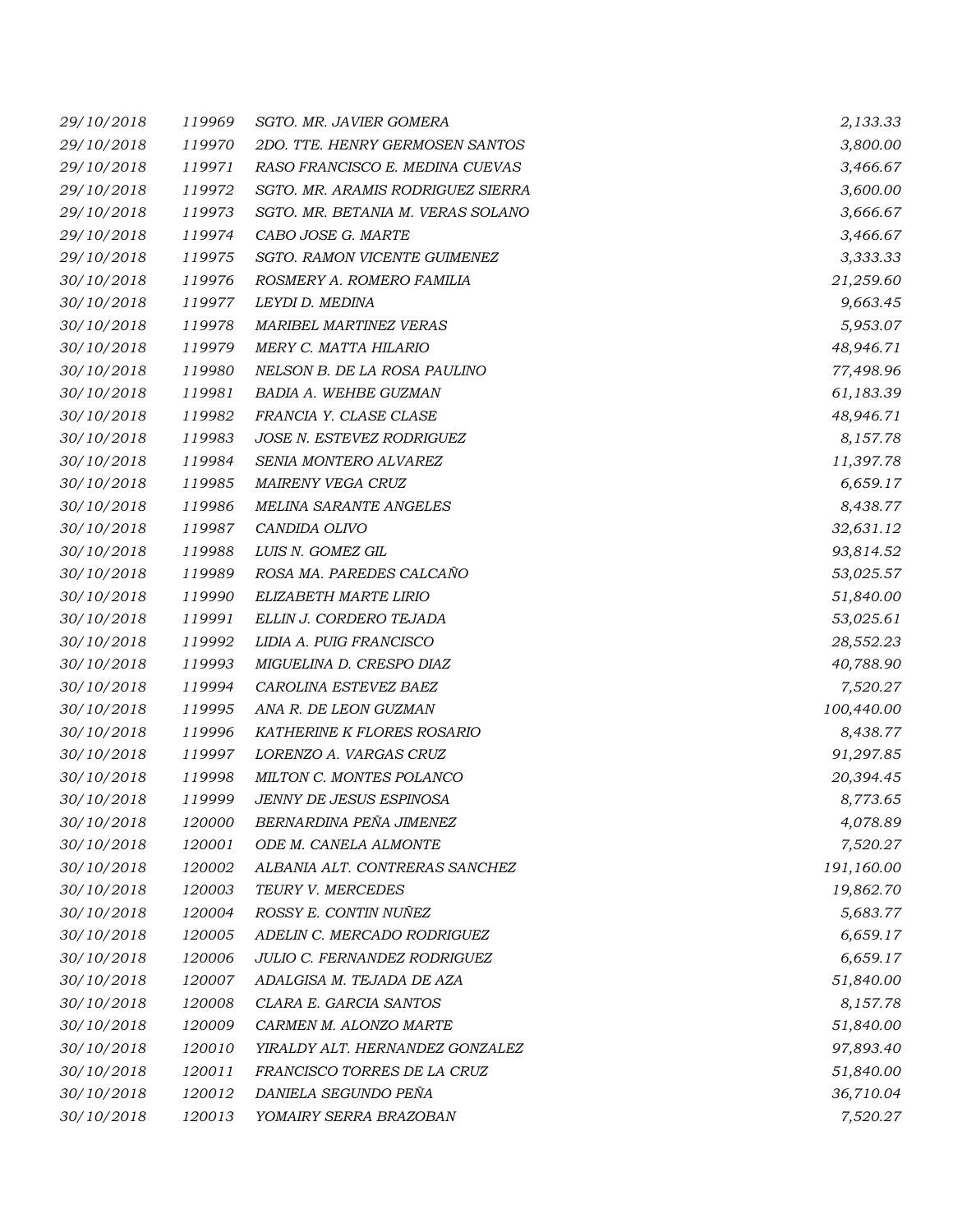| 30/10/2018 | 120014 | FRANCISCO ALB. ANTIGUA PORTUHONDO | 51,840.00  |
|------------|--------|-----------------------------------|------------|
| 30/10/2018 | 120015 | ROSARIO DEL C. CRUZ LANTIGUA      | 100,440.00 |
| 30/10/2018 | 120016 | LIBIS M. MEREJO PEREZ             | 61,183.39  |
| 30/10/2018 | 120017 | EDIS Y. RODRIGUEZ MUÑOZ           | 93,814.53  |
| 30/10/2018 | 120018 | MANUEL GUEVARA FERRERAS           | 8,157.78   |
| 30/10/2018 | 120019 | CLARO TRINIDAD SANTANA            | 3,240.00   |
| 30/10/2018 | 120020 | MIGUEL A. PEREZ MENDEZ            | 118,287.82 |
| 30/10/2018 | 120021 | DANIELA DEL P. GUERRERO LAGARES   | 93,814.53  |
| 30/10/2018 | 120022 | EDGAR E. PIÑA MATEO               | 16,200.00  |
| 30/10/2018 | 120023 | RUTH E. BRIOSO DE LEON            | 49,438.89  |
| 30/10/2018 | 120024 | NORA E. DE LOS SANTOS ALCANTARA   | 69,341.17  |
| 30/10/2018 | 120025 | JOSELYN A. MATEO SALCIE           | 100,294.49 |
| 30/10/2018 | 120026 | JUANA M. CONCEPCION MORETA        | 48,946.70  |
| 30/10/2018 | 120027 | DIOGENES OGANDO OGANDO            | 8,157.78   |
| 30/10/2018 | 120028 | DOMINGA T. MORILLO MONTERO        | 24,473.34  |
| 30/10/2018 | 120029 | ZORAIRA MARQUEZ MERAN             | 81,577.80  |
| 30/10/2018 | 120030 | <b>JEISON ROSARIO MORENO</b>      | 7,520.27   |
| 30/10/2018 | 120031 | SERVIO ANT. MONTILLA MONTILLA     | 12,236.67  |
| 30/10/2018 | 120032 | JACKELINE DE JS. TORIBIO FORTUNA  | 342,626.94 |
| 30/10/2018 | 120033 | ANA A. HENRIQUEZ GUZMAN           | 142,761.15 |
| 30/10/2018 | 120034 | ALEYDA FRANCO TEJADA              | 51,840.00  |
| 30/10/2018 | 120035 | CESAR ANT. FRANCO PEÑA            | 150,919.03 |
| 30/10/2018 | 120036 | RAMON ALB. ROMANO CONTRERAS       | 134,603.37 |
| 30/10/2018 | 120037 | TOMAS TAVERAS PEREZ               | 40,788.90  |
| 30/10/2018 | 120038 | WANDA Y. VARGAS PERALTA           | 51,840.00  |
| 30/10/2018 | 120039 | BERTA G. DE LOS M. GOMEZ GIL      | 155,374.52 |
| 30/10/2018 | 120040 | MARIA M. PEÑA                     | 4,078.89   |
| 30/10/2018 | 120041 | MICHAEL ENCARNACION GOMEZ         | 10,417.87  |
| 30/10/2018 | 120042 | MANUEL E. MANCEBO CASTILLO        | 9,425.69   |
| 30/10/2018 | 120043 | MAYRELYS SANTOS ESPINOSA          | 6,266.89   |
| 30/10/2018 | 120044 | ELIEZER GONZALEZ CARABALLO        | 9,400.34   |
| 30/10/2018 | 120045 | YENCI J. QUIÑONES RODRIGUEZ       | 23,814.19  |
| 30/10/2018 | 120046 | CANDIDA DE LA C. GARCIA TEJEDA    | 5,953.07   |
| 30/10/2018 | 120047 | WILLIANS ML. MATOS NUÑEZ          | 5,640.20   |
| 30/10/2018 | 120048 | <b>JUANA SOLANO SOSA</b>          | 20,394.45  |
| 30/10/2018 | 120049 | JOSE BDO. MERCEDES PEÑA           | 4,078.89   |
| 30/10/2018 | 120050 | <b>GREGORIO TORRES SPENCER</b>    | 4,078.89   |
| 30/10/2018 | 120051 | JOSE A. REYES MEJIA               | 4,078.89   |
| 30/10/2018 | 120052 | PEDRO N. MOJICA DE LA ROSA        | 48,946.68  |
| 30/10/2018 | 120053 | MAXIMILIANO PEGUERO DE AZA        | 4,078.89   |
| 30/10/2018 | 120054 | ARANIBAL MANZANO ZAPATA           | 32,631.12  |
| 30/10/2018 | 120055 | JANET C. TEJADA COLON             | 11,596.14  |
| 30/10/2018 | 120056 | WELVIN O. MONTILLA ECHAVARRIA     | 11,596.14  |
| 30/10/2018 | 120057 | MABELYN F. BERNARD ORTIZ          | 11,596.14  |
| 30/10/2018 | 120058 | YULEIDY ALVAREZ GERONIMO          | 11,596.14  |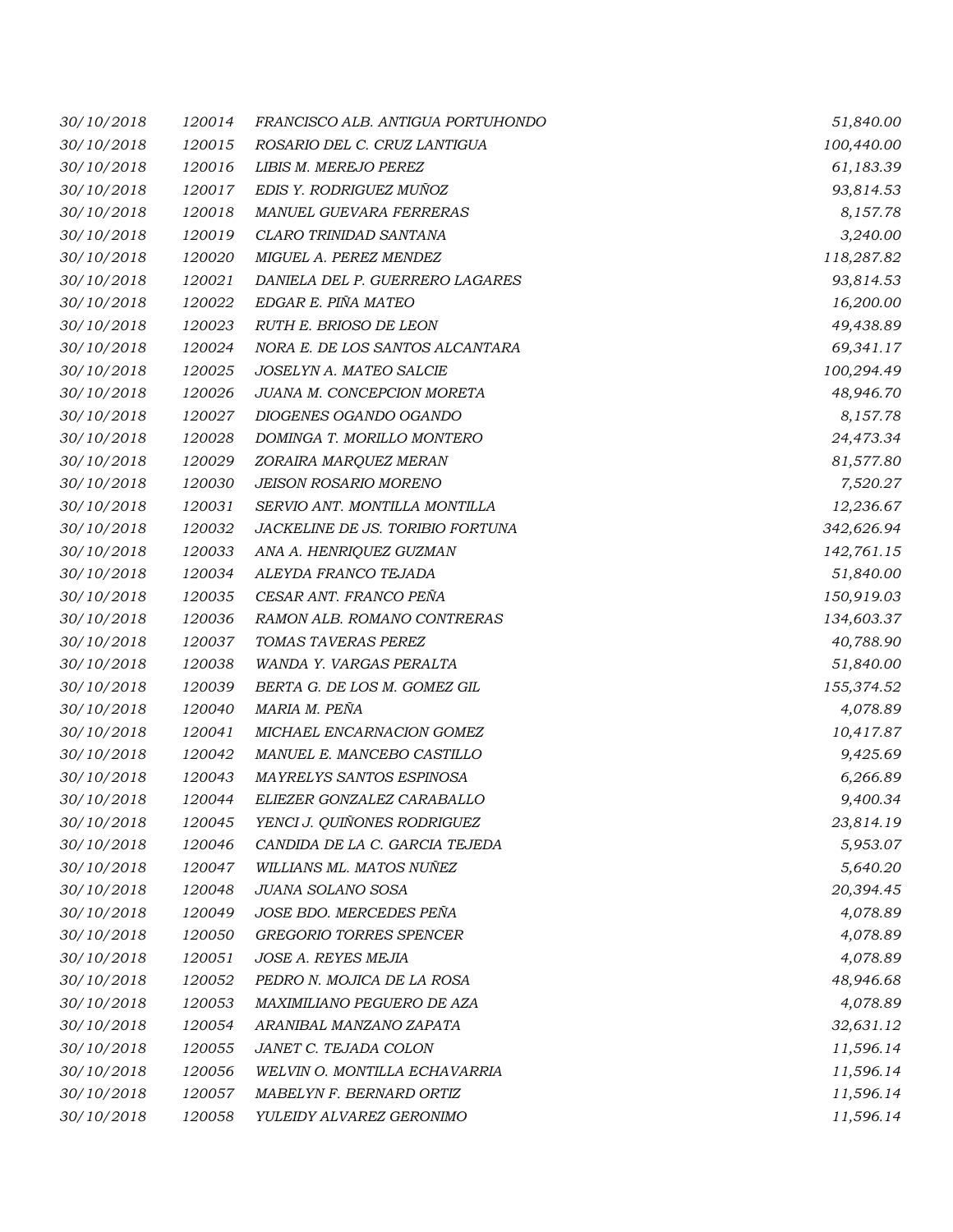| 30/10/2018 | 120059 | VANESSA I. BATISTA                       | 11,596.14     |
|------------|--------|------------------------------------------|---------------|
| 30/10/2018 | 120060 | TIOLA PIMENTEL RAMIREZ                   | 5,953.07      |
| 30/10/2018 | 120061 | ANGELA A. SOLIS LEBRON                   | 3,968.71      |
| 30/10/2018 | 120062 | MARITZA DEL C. GARCIA GOMEZ              | 20,394.45     |
| 30/10/2018 | 120063 | AMAURIS A. PEÑA GARCIA                   | 8,157.78      |
| 30/10/2018 | 120064 | OSCAR MOQUETE CUEVAS                     | 57,104.49     |
| 30/10/2018 | 120065 | SANTIAGO GERMAN AQUINO                   | 8,157.78      |
| 30/10/2018 | 120066 | VALENTINA A. MATOS DE LOS SANTOS         | 32,631.12     |
| 30/10/2018 | 120067 | ROSSEMARY HENRIQUEZ LEYBA                | 9,931.35      |
| 30/10/2018 | 120068 | PEDRO P. GARCIA VASQUEZ                  | 24,473.36     |
| 30/10/2018 | 120069 | ELENA LAMOUTH PEREZ                      | 3,472.62      |
| 30/10/2018 | 120070 | SARA MARTE MARTINEZ                      | 4,078.89      |
| 30/10/2018 | 120071 | HAROLIN CASTILLO FRANCISCO               | 8,984.14      |
| 30/10/2018 | 120072 | ROSA E. ALMONTE R. DE VENTURA            | 4,078.89      |
| 30/10/2018 | 120073 | MARIA E. ESTEVEZ MEJIA                   | 63,237.78     |
| 30/10/2018 | 120074 | ABRAHAM GARCIA                           | 12,236.67     |
| 30/10/2018 | 120075 | REGINA SANCHEZ TORIBIO                   | 4,078.89      |
| 30/10/2018 | 120076 | FONDO DE PENSIONES Y JUBILACIONES        | 12,113,573.17 |
| 30/10/2018 | 120077 | INSTITUTO NACIONAL DE LA VIVIENDA        | 366.95        |
| 30/10/2018 | 120078 | DOMINGA REYNOSO MOLINA                   | 2,000.00      |
| 30/10/2018 | 120079 | EMMACULADA N. DEL ORBE PEREZ             | 4,000.00      |
| 30/10/2018 | 120080 | YAHAIRA ALT. RAMOS QUEZADA               | 3,000.00      |
| 30/10/2018 | 120081 | YANIA MARMOL PUELLO                      | 2,000.00      |
| 30/10/2018 | 120082 | JOHANNA MARTINEZ BATISTA                 | 2,000.00      |
| 30/10/2018 | 120083 | INSTITUTO DE AUXILIOS Y VIVIENDA         | 1,873.69      |
| 30/10/2018 | 120084 | FUNDACION DE CREDITO EDUCATIVO           | 440,647.00    |
| 30/10/2018 | 120085 | CONSEJO DEL PODER JUDICIAL               | 172,871.48    |
| 30/10/2018 | 120086 | CONSEJO DEL PODER JUDICIAL               | 9,852.48      |
| 30/10/2018 | 120087 | CARLOS ML. MENDEZ L.                     | 9,900.00      |
| 30/10/2018 | 120088 | CONSEJO DEL PODER JUDICIAL               | 6,060.00      |
| 30/10/2018 | 120089 | CONSEJO DEL PODER JUDICIAL               | 37,890.28     |
| 30/10/2018 | 120090 | AURA MARIA YBELICE MERCEDES              | 2,000.00      |
| 30/10/2018 | 120091 | LISSET MARIBEL HERNANDEZ PENA            | 6,000.00      |
| 30/10/2018 | 120092 | NURYS LANDA VALDEZ SANCHEZ               | 2,500.00      |
| 30/10/2018 | 120093 | CONSEJO DEL PODER JUDICIAL               | 6,956.00      |
| 30/10/2018 | 120094 | CONSEJO DEL PODER JUDICIAL               | 1,961.67      |
| 30/10/2018 | 120095 | DULCE MARIA AQUINO GONZALEZ              | 3,600.00      |
| 30/10/2018 | 120096 | NAZARET ALMONTE SUAREZ                   | 7,500.00      |
| 30/10/2018 | 120097 | <b>INSTITUTO DE AUXILIOS Y VIVIENDAS</b> | 167,075.00    |
| 30/10/2018 | 120098 | FAVIANA L. MATOS MATOS                   | 2,000.00      |
| 30/10/2018 | 120099 | <b>WENDY VALERIO DE PARKER</b>           | 1,800.00      |
| 30/10/2018 | 120100 | LAURIDISY SANCHEZ ORTIZ                  | 10,000.00     |
| 30/10/2018 | 120101 | NOHEMI E. FELIZ URBAEZ                   | 6,500.00      |
| 30/10/2018 | 120102 | ANGELITA ROSARIO MONTES DE OCA           | 4,000.00      |
| 30/10/2018 | 120103 | CONSEJO DEL PODER JUDICIAL               | 16,800.00     |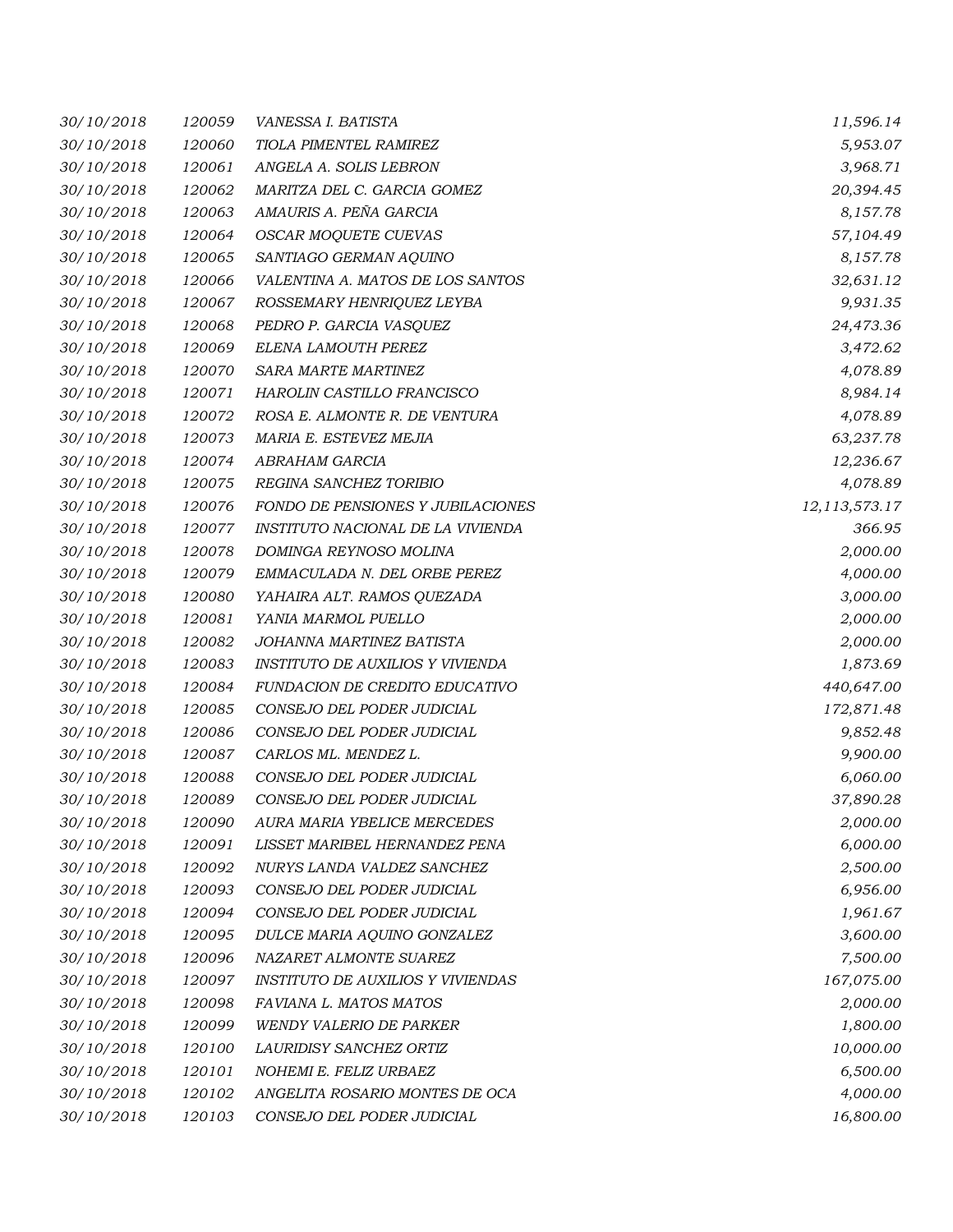| 30/10/2018 | 120104 | CONSEJO DEL PODER JUDICIAL               | 3,200.00      |
|------------|--------|------------------------------------------|---------------|
| 30/10/2018 | 120105 | <b>JULIA N. PIANTINI</b>                 | 5,000.00      |
| 30/10/2018 | 120106 | CONSEJO DEL PODER JUDICIAL               | 4,000.00      |
| 30/10/2018 | 120107 | ESCUELA NACIONAL DE LA JUDICATURA        | 1,166.66      |
| 30/10/2018 | 120108 | CONSEJO DEL PODER JUDICIAL               | 12,133.34     |
| 30/10/2018 | 120109 | CONSEJO DEL PODER JUDICIAL               | 21,908.79     |
| 31/10/2018 | 120110 | <b>COLECTOR DE IMPUESTOS INTERNOS</b>    | 2,601,293.55  |
| 31/10/2018 | 120111 | <b>FONDO DE PENSIONES Y JUBILACIONES</b> | 24,409,866.77 |
| 31/10/2018 | 120112 | <b>FONDO DE PENSIONES Y JUBILACIONES</b> | 53,486.58     |
| 31/10/2018 | 120113 | NATANAEL FRIAS ESTEVEZ                   | 12,220.83     |
| 31/10/2018 | 120114 | CONSEJO DEL PODER JUDICIAL               | 1,750.00      |
| 31/10/2018 | 120115 | CONSEJO DEL PODER JUDICIAL               | 8,413.17      |
| 31/10/2018 | 120116 | CHARLI D. CALDERON DE LOS SANTOS         | 1,100.00      |
| 31/10/2018 | 120117 | ANGEL L. MARIZAN GARCIA                  | 400.00        |
| 31/10/2018 | 120118 | LISBETH A. ALMONTE BAEZ                  | 1,100.00      |
| 31/10/2018 | 120119 | <b>COLECTOR DE IMPUESTOS INTERNOS</b>    | 13,068.86     |
| 31/10/2018 | 120120 | <b>COLECTOR DE IMPUESTOS INTERNOS</b>    | 1,598.20      |
| 31/10/2018 | 120121 | CONSEJO DEL PODER JUDICIAL               | 335.36        |
| 31/10/2018 | 120122 | <b>COLECTOR DE IMPUESTOS INTERNOS</b>    | 608,235.71    |
| 31/10/2018 | 120123 | <b>COLECTOR DE IMPUESTOS INTERNOS</b>    | 26,793,368.05 |
|            |        | TOTAL RD\$                               | 80,802,330.63 |

## *ANEXO 05*

## *RELACION DE TRANSFERENCIAS DEBITOS MES DE OCTUBRE 2018*

| <b>FECHA</b> | NUM. | <b>DESCRIPCION</b>                                    | <b>VALOR RD\$</b> |
|--------------|------|-------------------------------------------------------|-------------------|
| 11/10/2018   | 1032 | TRANSF. DE FONDO PAGO BONO ANTIGUEDAD EN EL SERVICIO  | 574,585.70        |
| 15/10/2018   | 1033 | TRANSF. DE FONDO PAGO BONO VACACIONAL AÑO 2018.       | 35,802.75         |
| 19/10/2018   | 1034 | TRANSF. DE FONDO PAGO SUELDOS OCTUBRE 2018.           | 2,816,656.28      |
| 19/10/2018   | 1035 | TRANSF. DE FONDO PAGO SUELDOS OCTUBRE 2018.           | 451,325.45        |
| 19/10/2018   | 1036 | TRANSF. DE FONDO PAGO SUELDOS PERS INTERINO PLAN MORA | 1,099,104.30      |
| 19/10/2018   | 1037 | TRANSF. DE FONDO PAGO SUELDOS PERS INTERINO PLAN MORA | 905,485.37        |
| 19/10/2018   | 1038 | TRANSF. DE FONDO PAGO SUELDO OCTUBRE/2018.            | 5,567,705.37      |
| 19/10/2018   | 1039 | TRANSF. DE FONDO PAGO SUELDO OCTUBRE/2018.            | 188,987,463.03    |
| 19/10/2018   | 1040 | TRANSF. DE FONDO REEMB NOM. EX JUECES SCJ PENSION.    | 2,209,060.17      |
| 19/10/2018   | 1041 | TRANSF. DE FONDO PAGO SERVIC MILITARES, OCTUBRE 2018. | 7,539,926.42      |
| 22/10/2018   | 1042 | TRANSF. DE FONDO PAGO SUELDOS PROGRAMA DE PASANTIA.   | 1,106,400.00      |
| 30/10/2018   | 1043 | TRANSF. DE FONDO PAGO RETENC. NOMINAS ELECTRONICAS.   | 63,987,055.09     |
| 30/10/2018   | 1044 | TRANSF. DE FONDO PAGO BONO VACACIONAL NOVIEMBRE/2018. | 22,683,703.10     |
| 31/10/2018   | 1045 | TRANSF. DE FONDO PAGO BONO VACACIONAL AÑO 2018.       | 84,875.14         |
| 31/10/2018   | 1046 | TRANSF. DE FONDO PAGO SUELDOS JULIO-SEPTIEMBRE/2018.  | 46,798.44         |
| 31/10/2018   | 1047 | TRANSF. DE FONDO PAGO RET. DE SEG. MED. OCTUBRE 2018  | 9,840,953.37      |